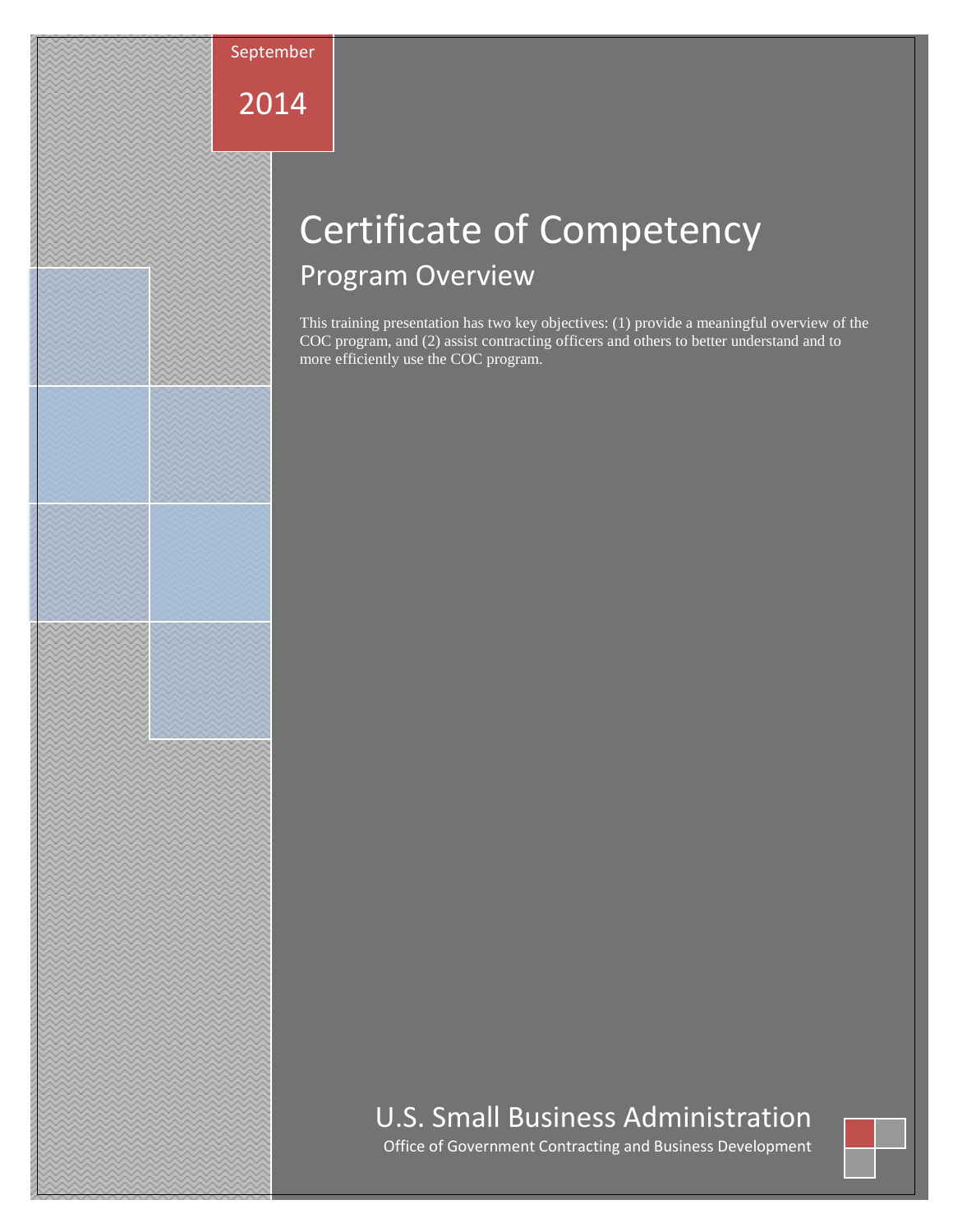

This is about helping small businesses win federal contracts.

Welcome to SBA's training module, Certificate of Competency – Program Overview.

**NOTE:** *This supplemental workbook tracks the slides and narrative contained in the online training course, Certificate of Competency – Program Overview. The online version of the training program, with audio can be accessed at: [www.sba.gov/gcclassroom](http://www.sba.gov/gcclassroom). For the convenience of users, all hyperlinks contained in the copied slides are included as links at the end of the workbook.*

> Page  $\overline{\phantom{0}}$

GCBD|joconnor |September|2014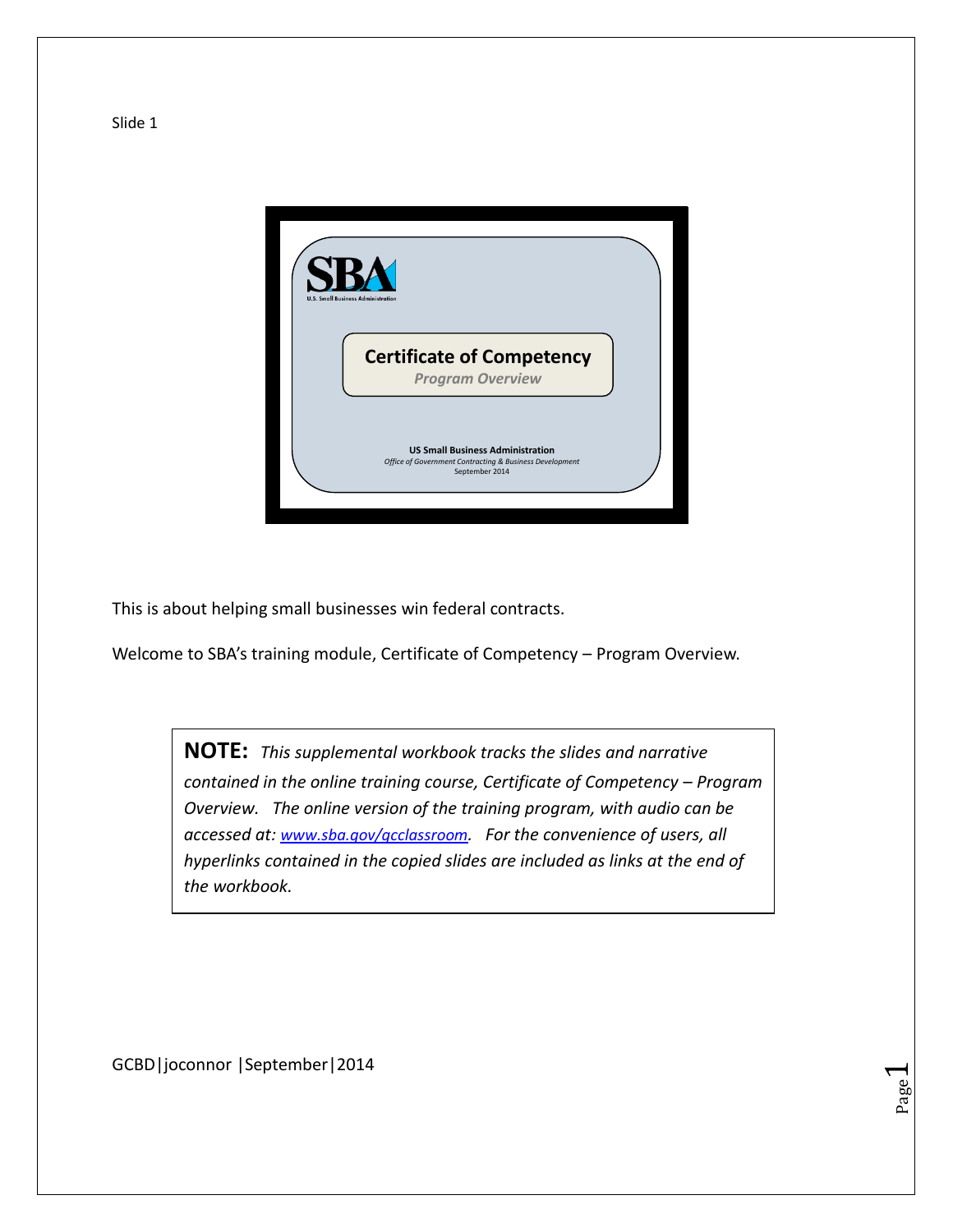#### **Introduction** • Certificate of Competency Program is designed to determine if small firms qualify for specific contracts…  $\triangleright$  Allows a small business to appeal a contracting officer's determination that it is unable to fulfill the requirements of a specific government procurement – *on which it is otherwise in line to receive*  $\triangleright$  Further allows the SBA to review the circumstances and, if applicable, issue a certificate of competency on behalf of the contractor to the contracting officer -- applicant must be able to demonstrate its ability to perform on the contract **Note:** Contracting officers also are required to refer a small business for a COC - where the small business has been denied consideration for award because of responsibility concerns (either pass/fail responsibility type evaluation factors or definitive responsibility criteria) **Helping small firms succeed…**  SBA **Certificate of Competency**

The Certificate of Competency Program is designed to help small firms qualify for specific contracts…

More precisely, the program allows a small business to appeal a contracting officer's determination that it is unable to fulfill the requirements of a government procurement on which it is otherwise in line to receive.

The program further allows the Small Business Administration to review the circumstances and, if applicable, issue a certificate of competency on behalf of the contractor to the contracting officer. The applicant must be able to demonstrate that it is sufficiently responsible to perform on the contract.

> Page  $\boldsymbol{\sim}$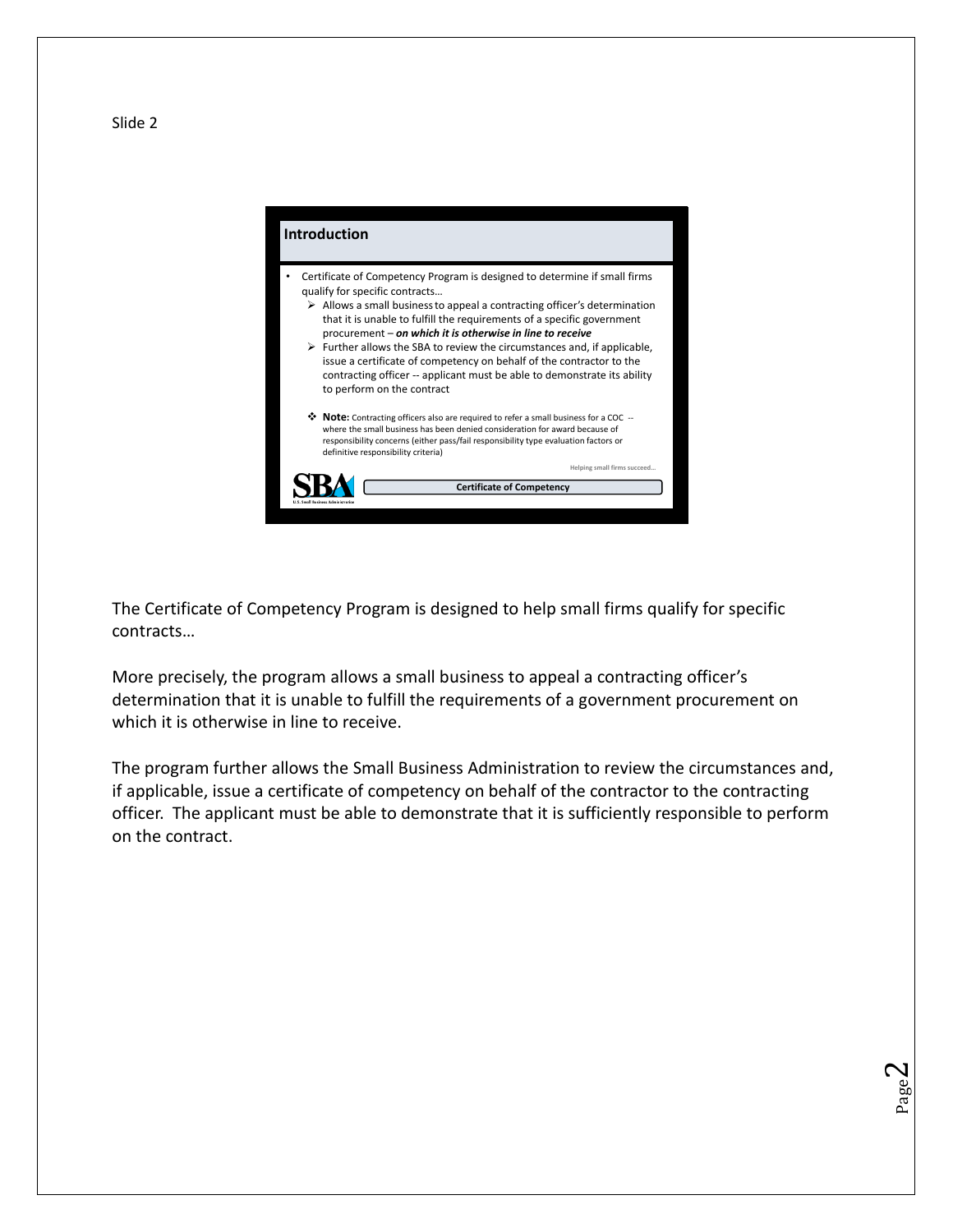

The question of responsibility…

Before any large or small business can be awarded a federal contract, a contracting officer must affirmatively determine that the firm is responsible to perform the specific contract it is otherwise in line to receive. This question of responsibility is the foundation of the COC program.

> Page ო

Contract responsibility standards are outlined in FAR Subpart 9.1.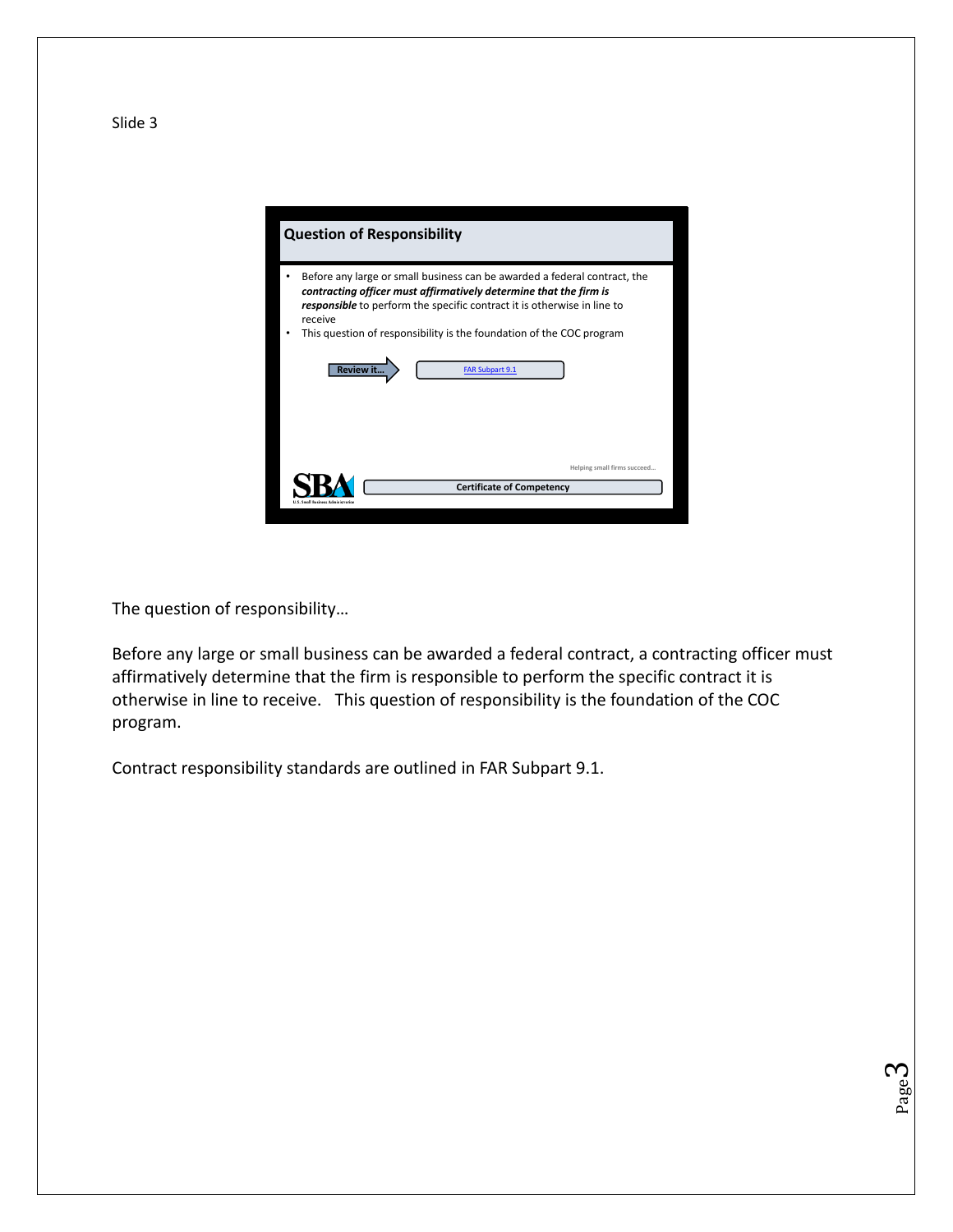

The objectives of this training exercise are to: (1) provide a meaningful overview of the COC program, and (2) assist contracting officers and others to better understand and to more efficiently use the COC program.

> Page  $\overline{\mathcal{A}}$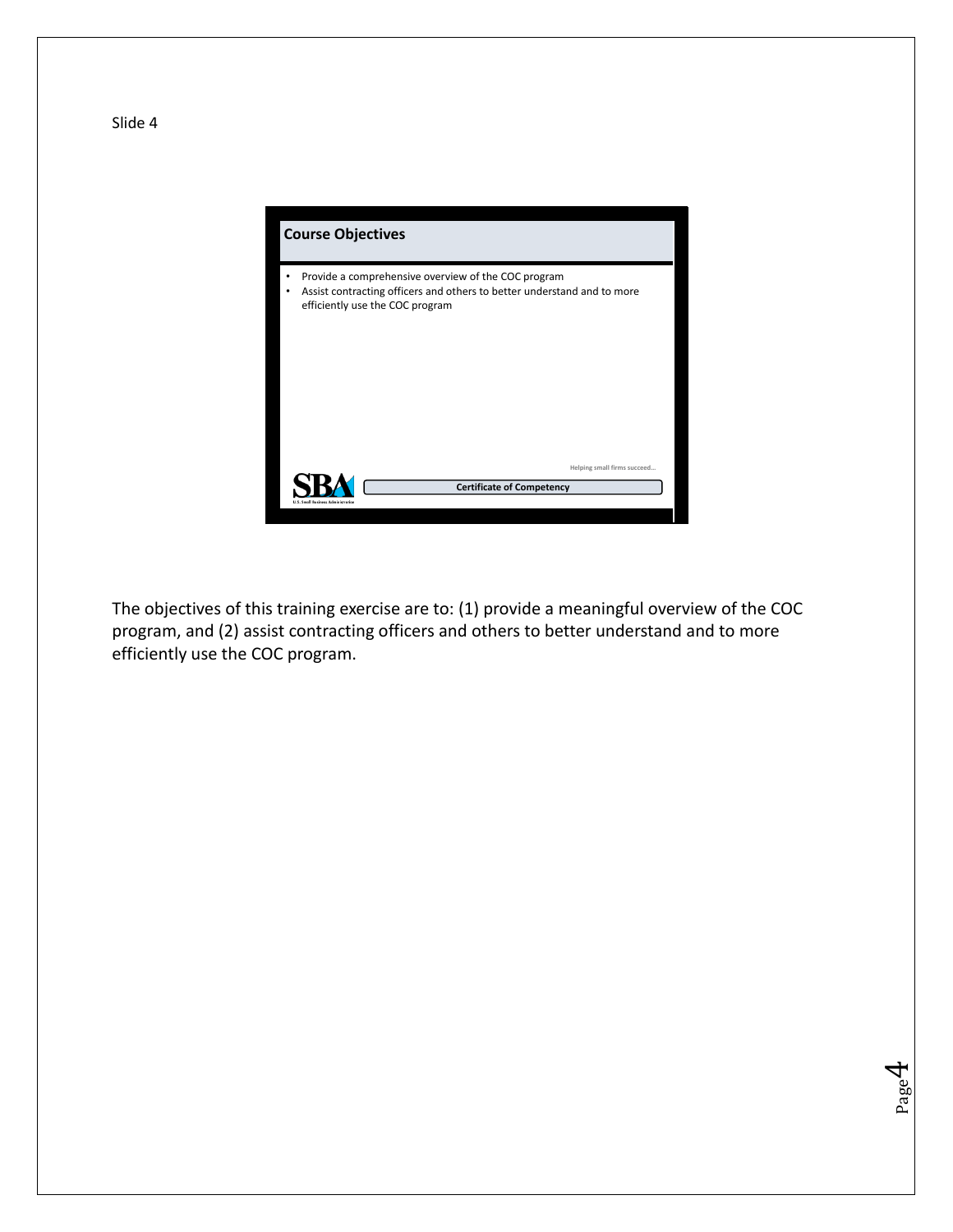

The course provides an overview of the COC program.

Specifically, it outlines the COC referral process, describes small business eligibility requirements, highlights key aspects of the application process and describes SBA's role in reviewing COC applications and administering the program.

> Page L∩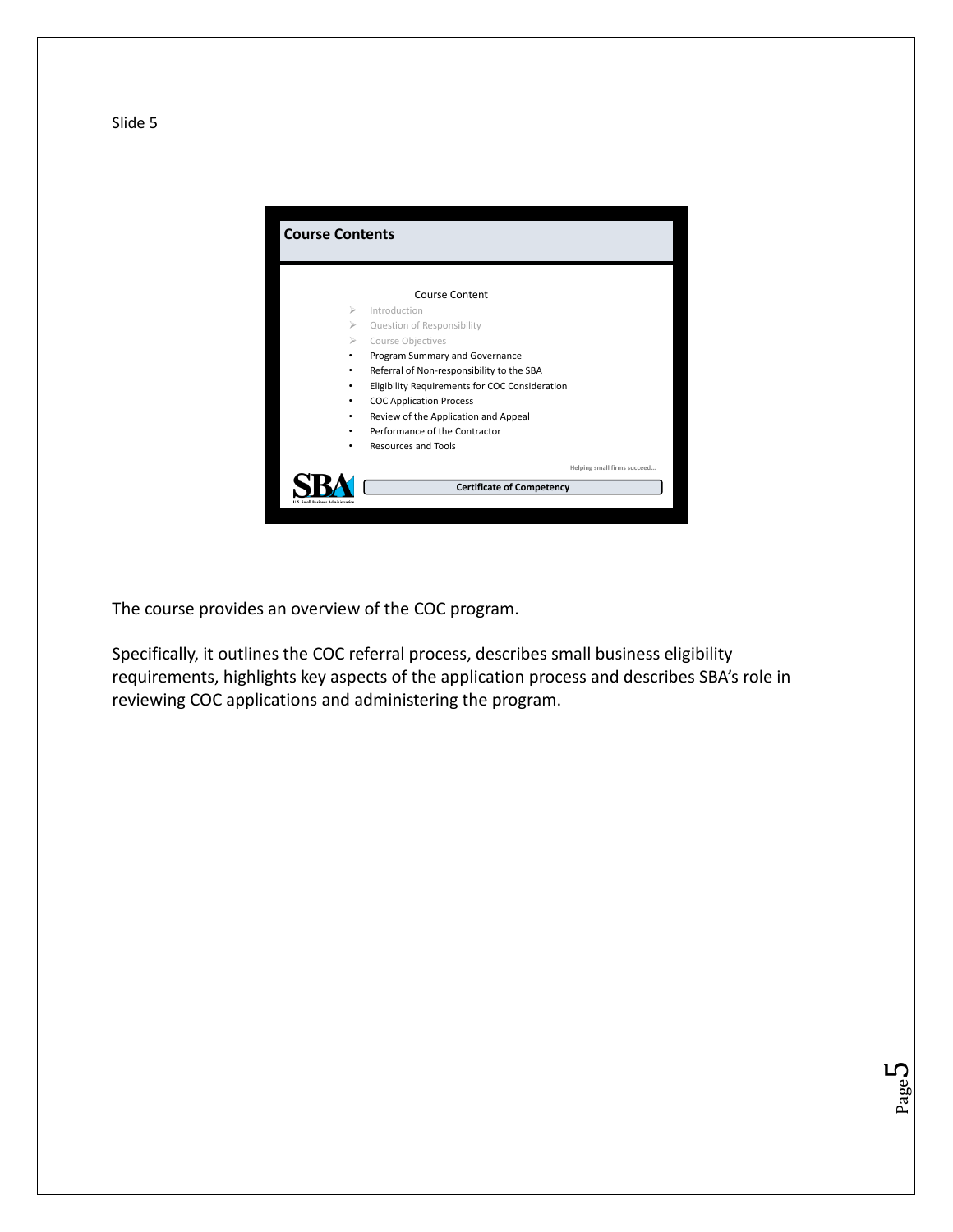

Page 6

Program summary and governance.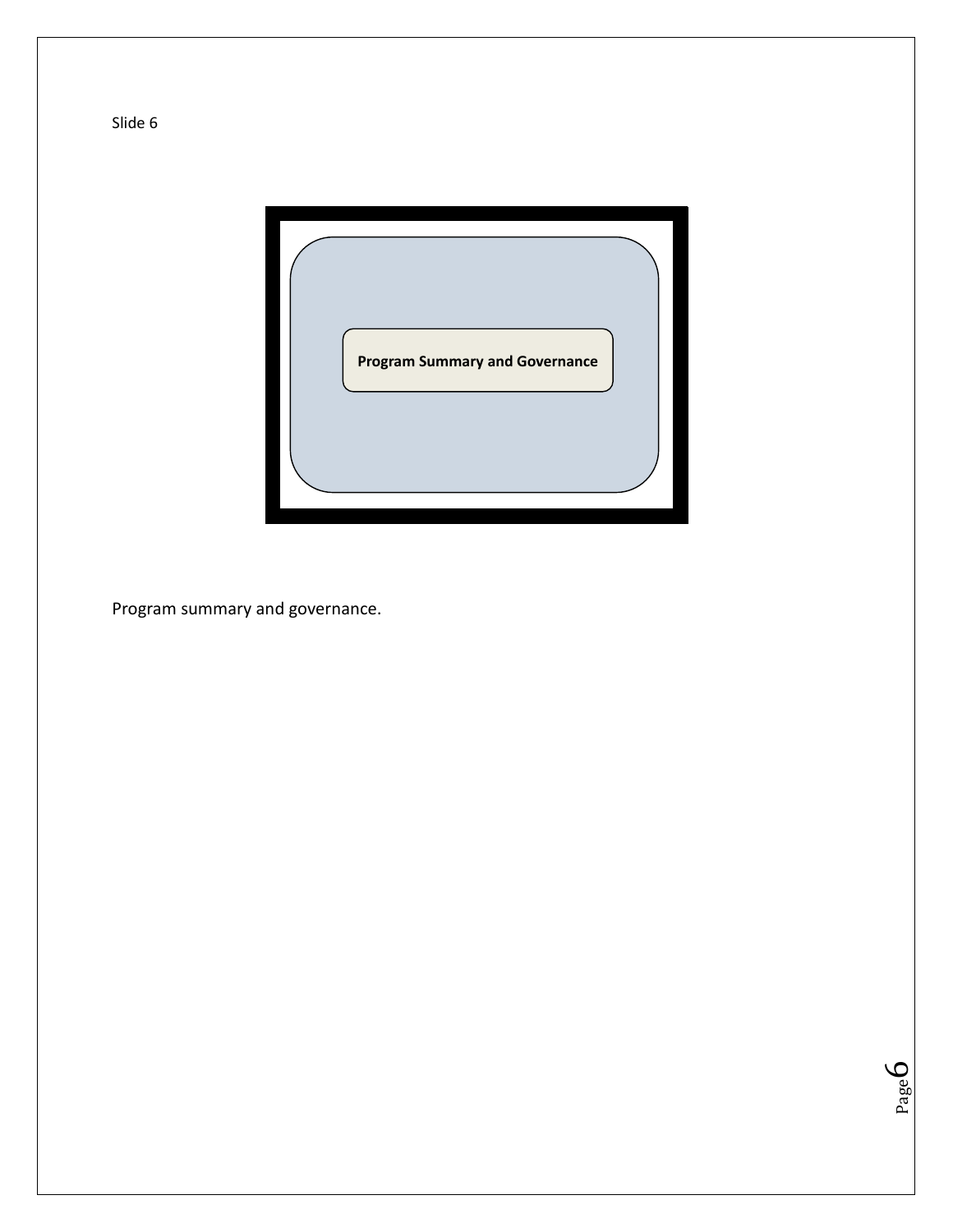#### **Program Purpose** Summary and Perspective

**SBA** 

• Provides a written certification (letter and affirmative findings) -- from the SBA to the contracting officer -- that a designated small business is responsible for the purposes of a *specific* government contract

**Certificate of Competency** 

**Helping small firms succeed…** 

- Offers a small firm with an avenue of appeal to a contracting officer's negative determination that it is not sufficiently responsible to fulfill the requirements on a specific federal procurement
- COC issuance can only be initiated by a contracting officer's referral
- Helps a small business establish or reestablish itself as a viable government contractor

The purpose of the program…

The COC program provides a written certification -- from the SBA to the contracting officer -that a designated small business has the capability to perform on a specific government contract. It provides a small firm with an avenue of appeal to a contracting officer's negative determination that it is not sufficiently responsible to fulfill the requirements of a specific federal procurement. The issuance of a COC can only be initiated by a contracting officer's referral.

The Certificate of Competency Program helps a small business establish or reestablish itself as a viable government contractor.

> Page  $\overline{\phantom{0}}$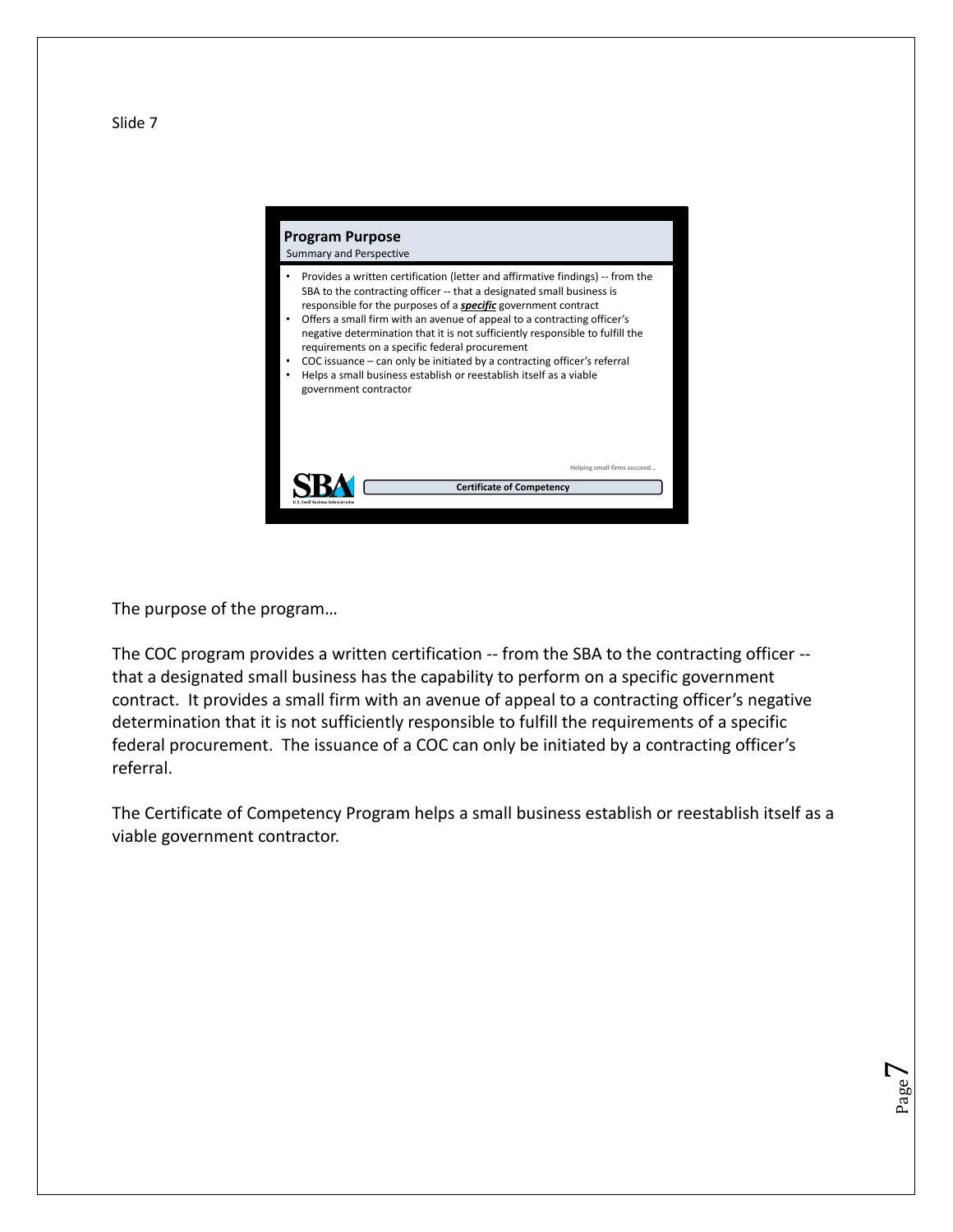

Governance…

The COC program is an important small business tool in federal contract markets. It was established by Section 8(b)(7) of the Small Business Act and is primarily governed by 13 CFR 125.5 and FAR Subpart 19.6.

> Page  $\infty$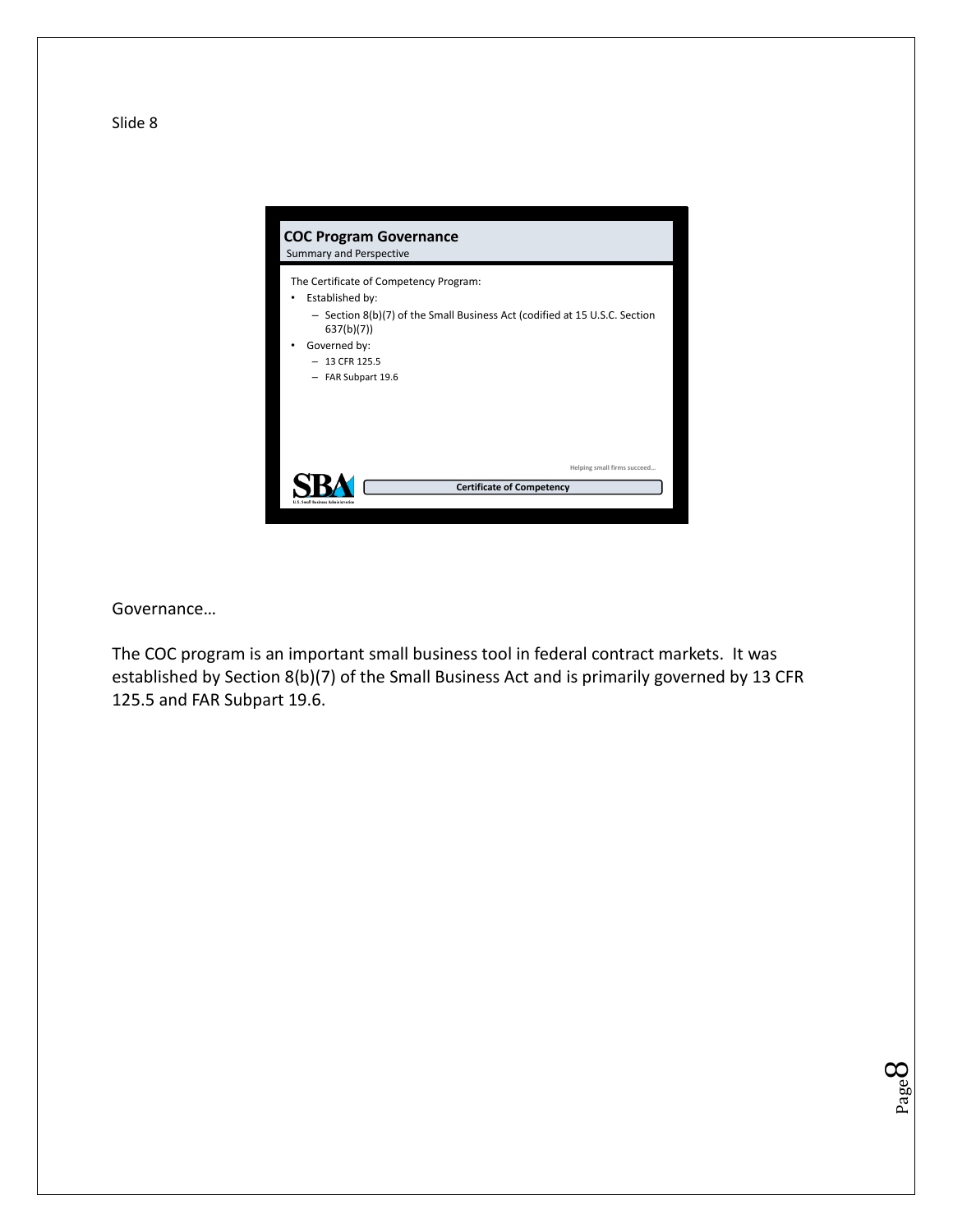

Page  $\sigma$ 

Referral of non-responsibility to the SBA.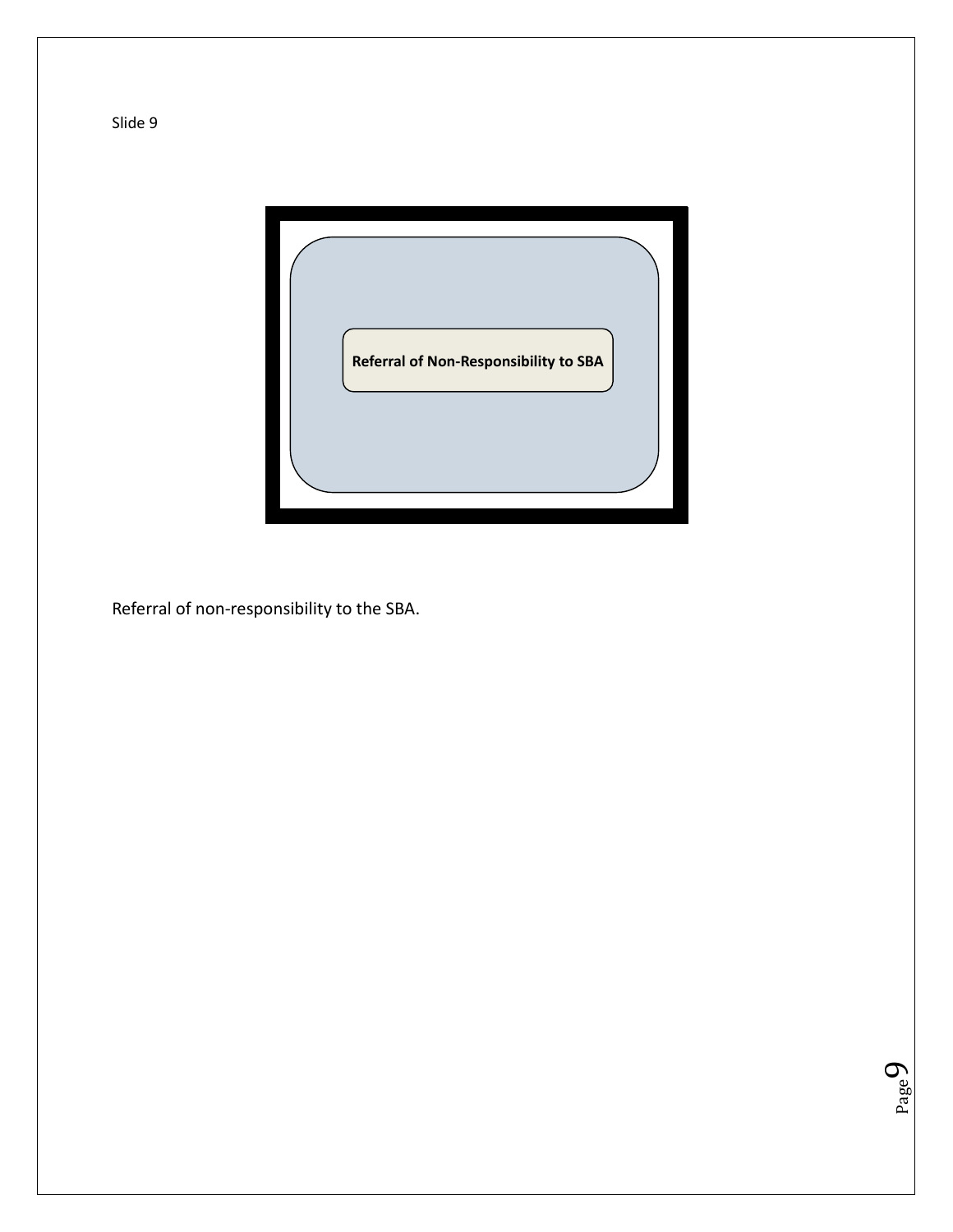

The basis of the COC program is the referral…

When a contracting officer determines that a potentially successful small business contractofferor lacks certain elements of responsibility, including but not limited to capability, competency, capacity, credit, integrity, perseverance, tenacity and limitations on subcontracting – the CO is required to refer the matter in writing to the SBA.

The referral must include: the solicitation; a copy of the offer submitted by the small business; abstract of bids (if applicable); pre-award survey (if applicable); the CO's written determination of non-responsibility; technical data package; and, any other justification or determination used to arrive at the non-responsibility determination.

Importantly, the COC referral must indicate that the offeror has been found to be responsive regarding some elements of the solicitation, but it must also clearly identify the reasons for the determination of non-responsibility.

 $_{\rm Page}10$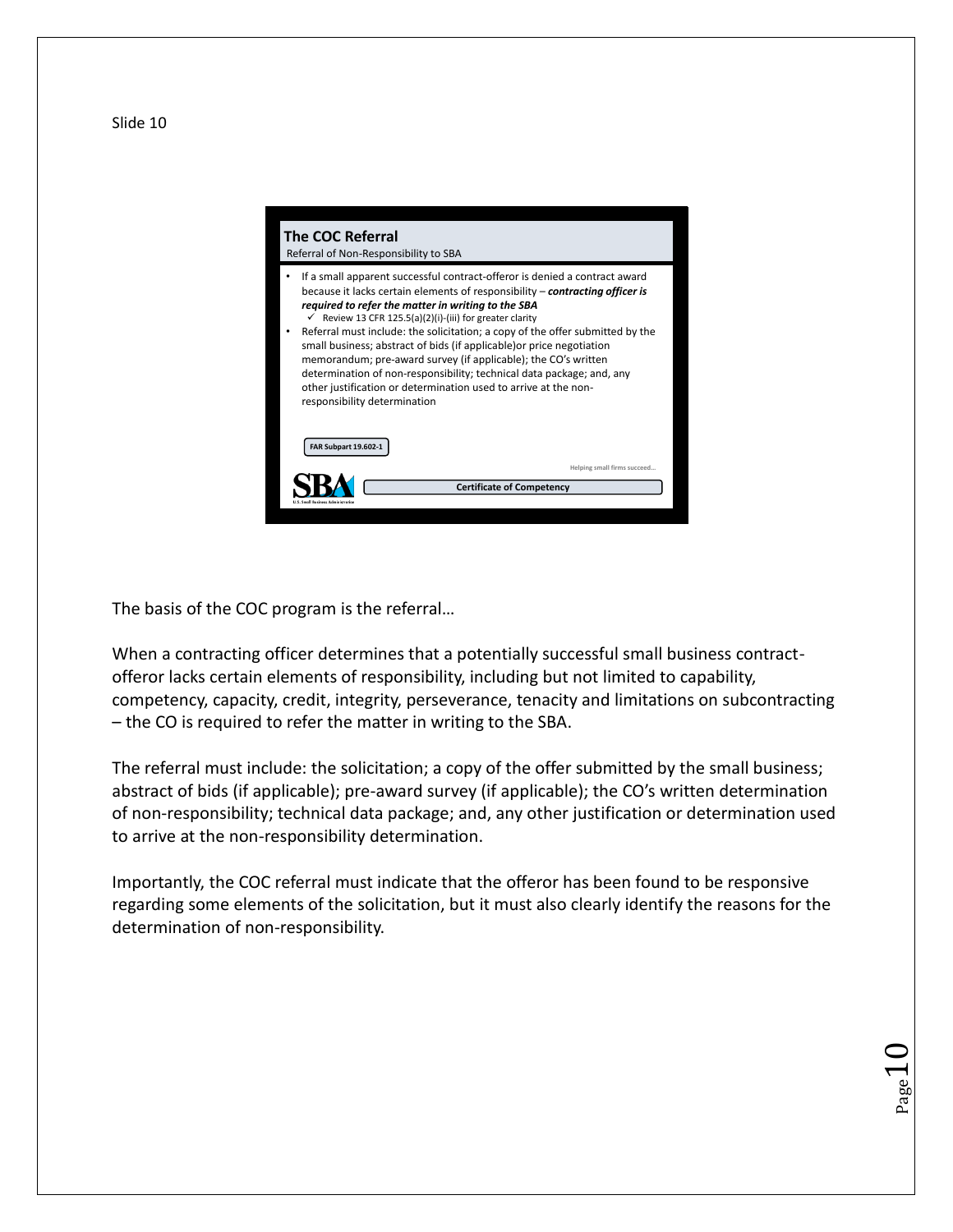

Upon referral to the SBA -- with all required documentation in-place, the contract award must be withheld by the contracting officer for a period of at least 15 working days – or longer if agreed to by both the SBA and the contracting officer.

Page-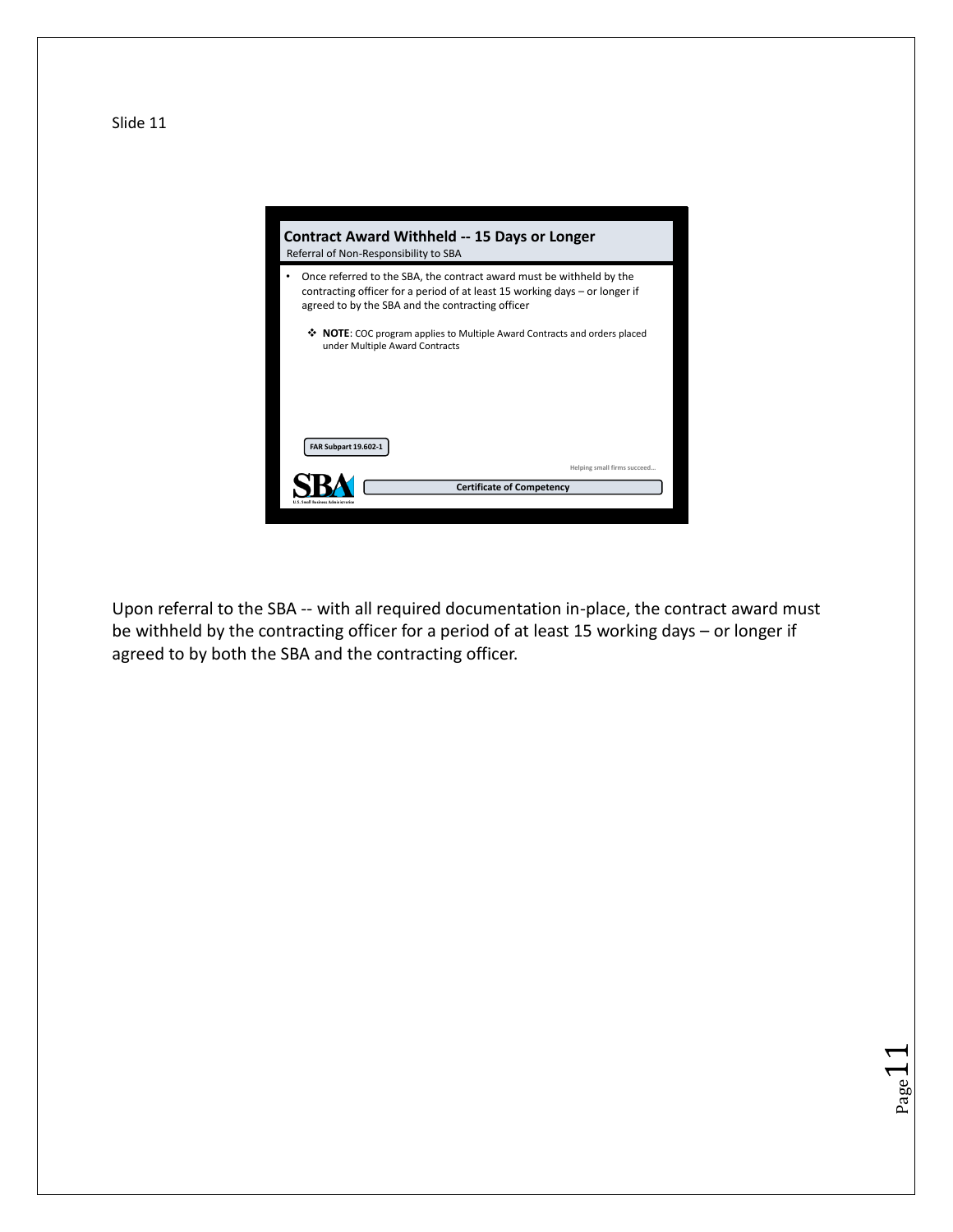



 $Page12$ 

Eligibility requirements for COC consideration.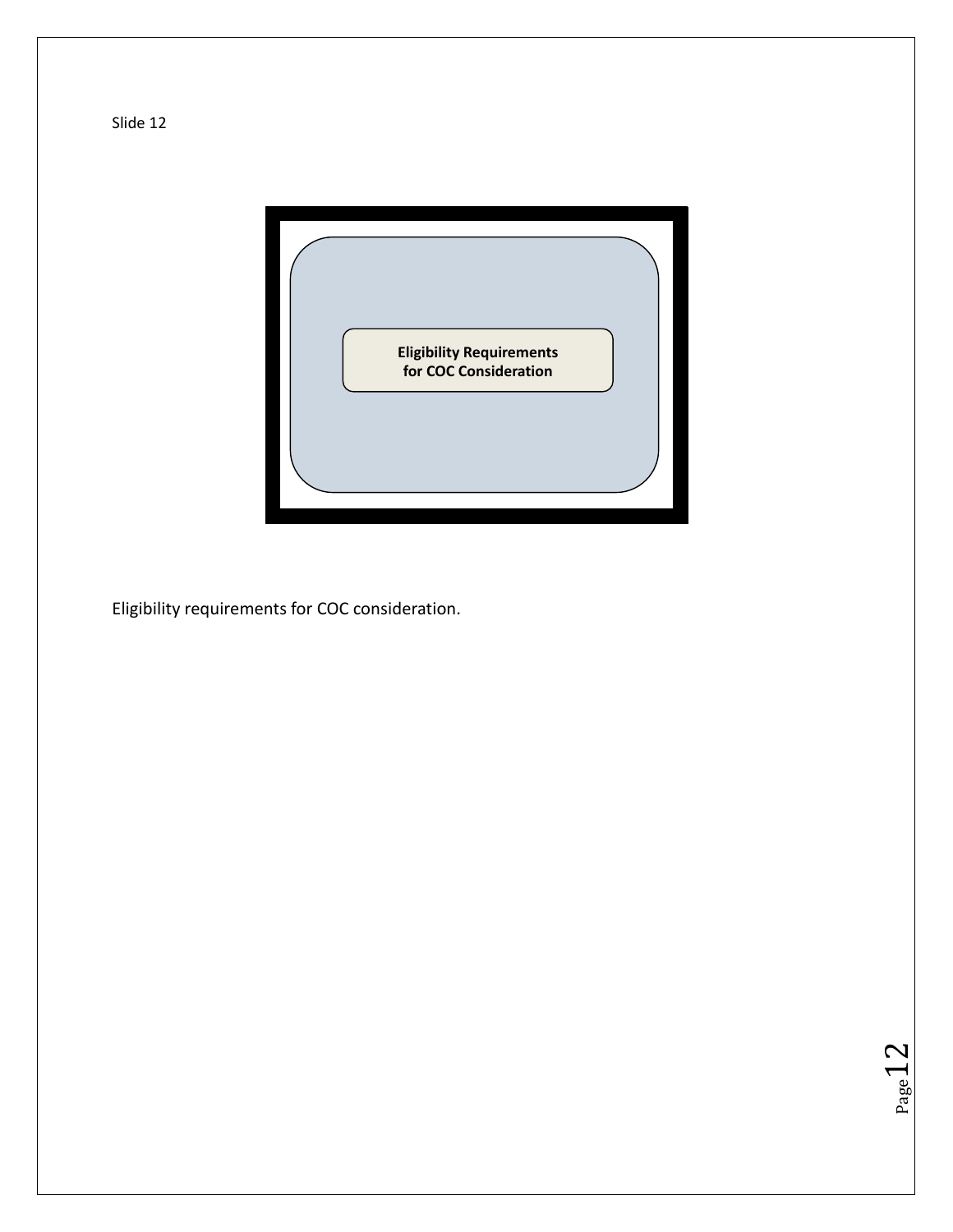

The burden of proof is on the small business offeror…

Once a contracting officer's COC referral is received by the SBA, the agency will then inform the small business of the CO's determination and offer it the opportunity to apply to the SBA for a Certificate of Competency – by a specific date.

The offeror must be able to demonstrate to the SBA that it is eligible for COC consideration. That is, the *burden of proof* is on the business to show that it meets specific COC eligibility criteria regarding small business size standards, type of business, performance requirements and end products being delivered.

 $_{\rm Page}$ 13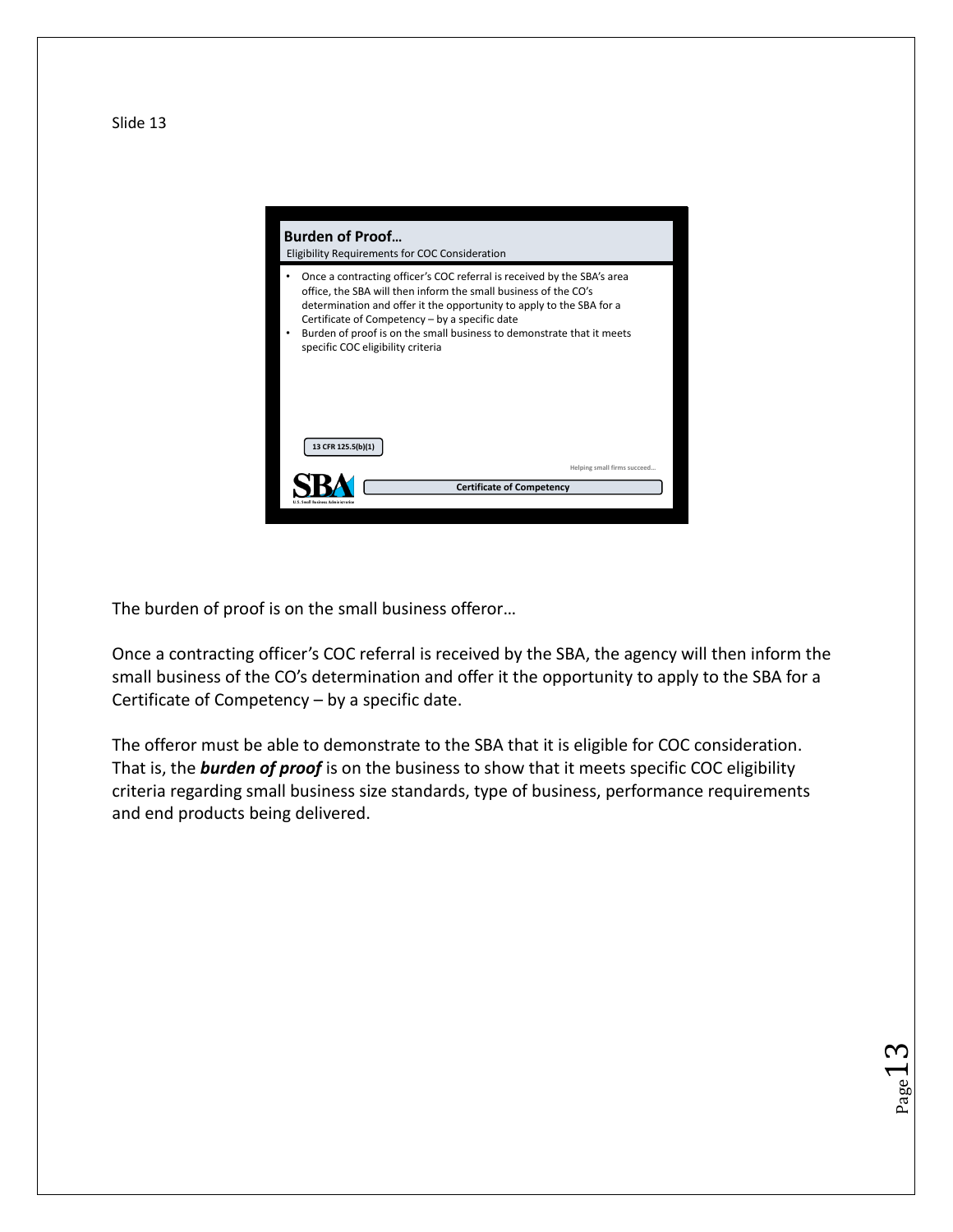**Qualify as Small Business** Eligibility Requirements for COC Consideration -- Burden of Proof • Offeror must qualify as a small business under the size standard applicable to the procurement • If the procurement does not specify a size standard or NAICS code, SBA will assign the appropriate size standard to determine COC eligibility **SBA Size Standards Tool Table of Small Business Size Standards 13 CFR 125.5(b)(1) Helping small firms succeed… SBA Certificate of Competency** 

Importantly, the business must qualify as a small business under the size standard applicable to the procurement. If the procurement does not specify a size standard or NAICS code, SBA will assign the appropriate size standard to determine COC eligibility.

Page.

A firm applying for a certificate of competency will be required to submit, among other documents, SBA Form 355, Application for Small Business Size Determination to the SBA.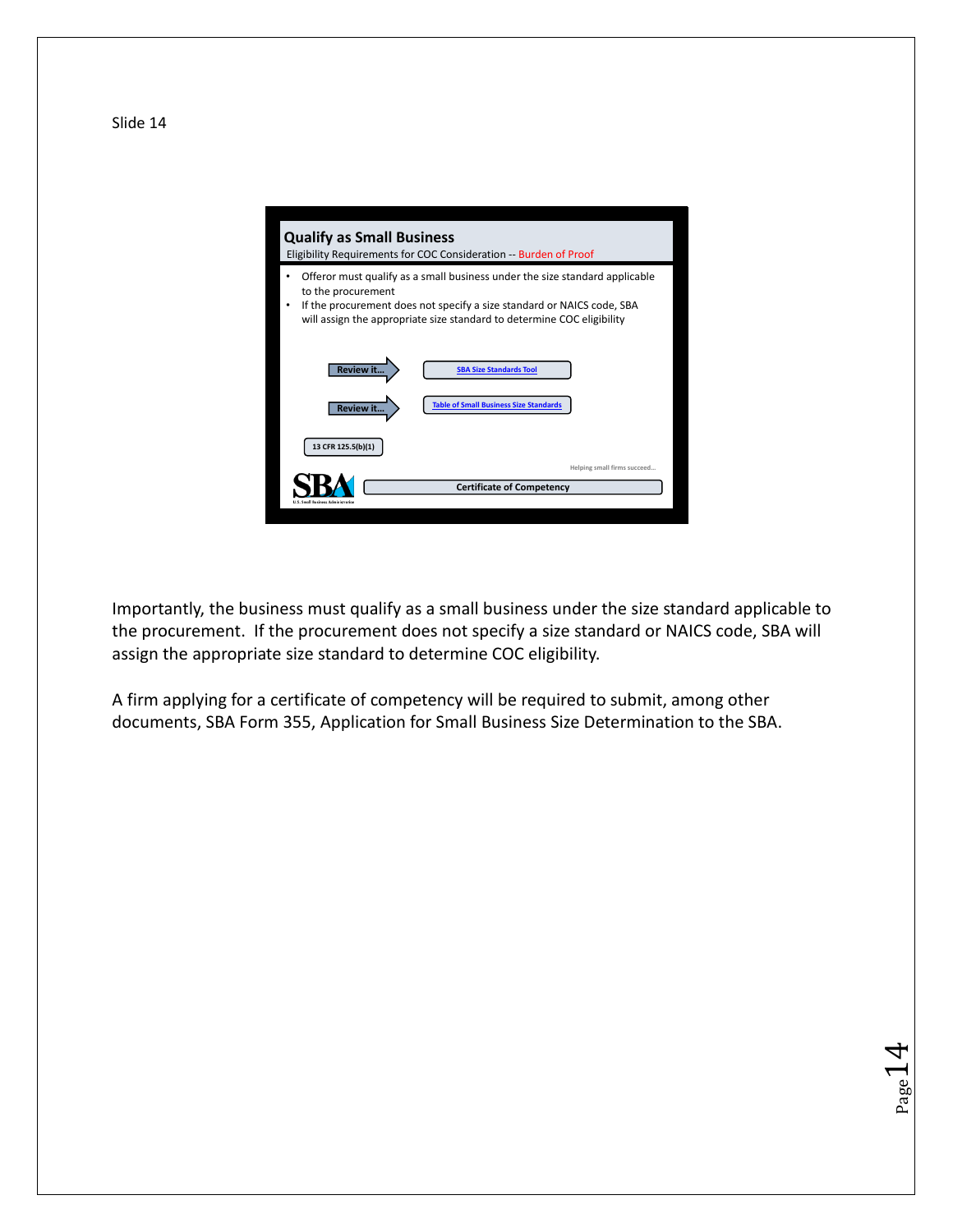

Limitations on subcontracting…

If an acquisition is set-aside or reserved, a small business offeror must agree to comply with applicable limitations on subcontracting requirements. This is a general tenet applicable to most small business set-asides.

Therefore, **agreeing to comply** with limitations on subcontracting requirements is a matter of proposal acceptability and an important requirement for COC eligibility. However, **being able to comply** with limitations on subcontracting requirements is a matter of responsibility and is thus an issue that may be addressed with a certificate of competency.

There is an important distinction between agreeing to comply and being able to comply with limitations on subcontracting requirements. This distinction is unique to the COC program.

 $_{\rm Page}15$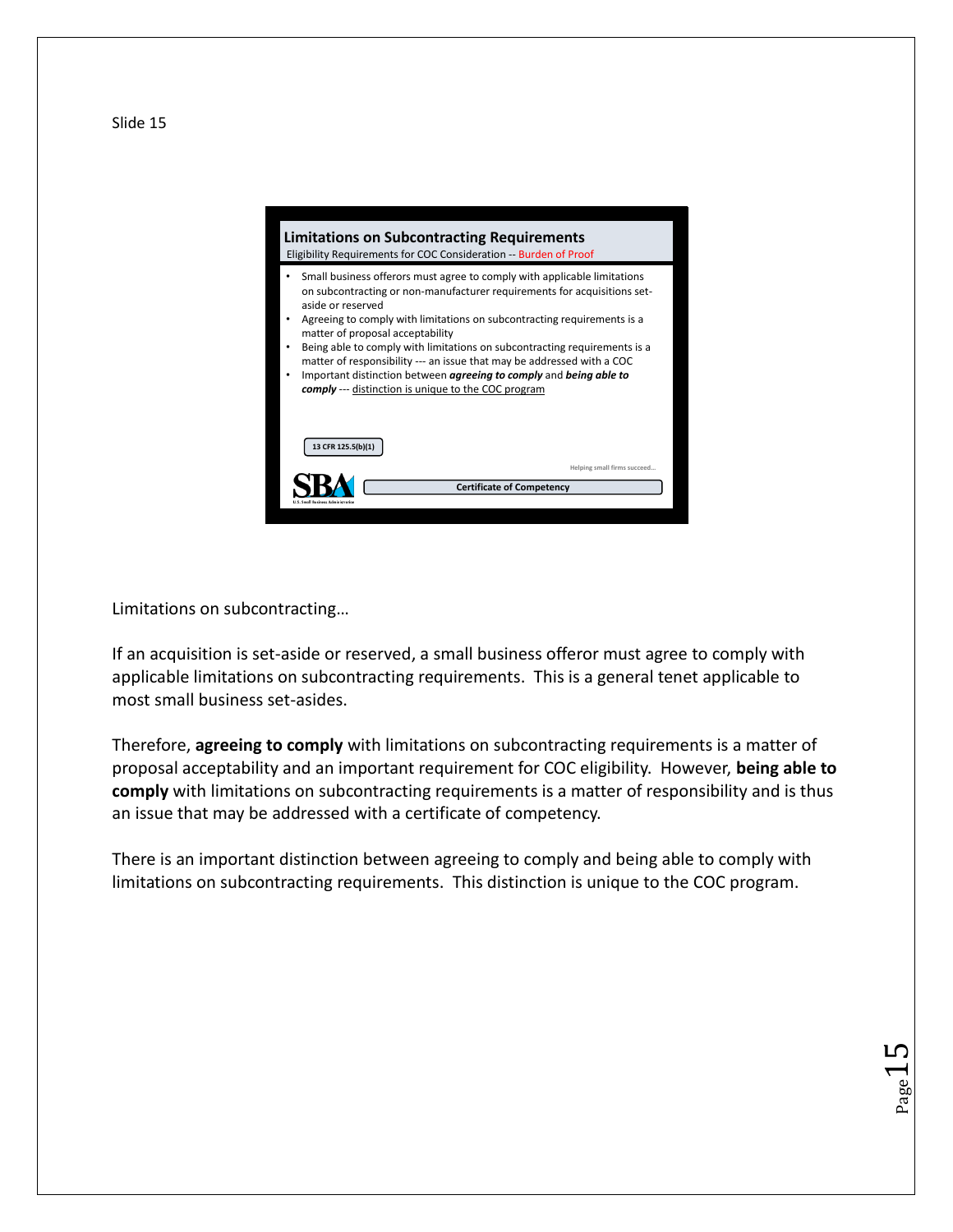

A small firm that is a non-manufacturer -- making an offer on a small business set-aside for supplies, must furnish end items manufactured in the United States by a small business. Further, a non-manufacturer small firm making an offer on an unrestricted procurement or procurement utilizing simplified acquisition procedures, with a cost not exceeding \$25,000, must also furnish end items manufactured in the United States.

A waiver of the non-manufacturer's rule may be requested by the contracting officer for either the type of product being purchased or the specific contract at issue.

 $_{\rm Page}16$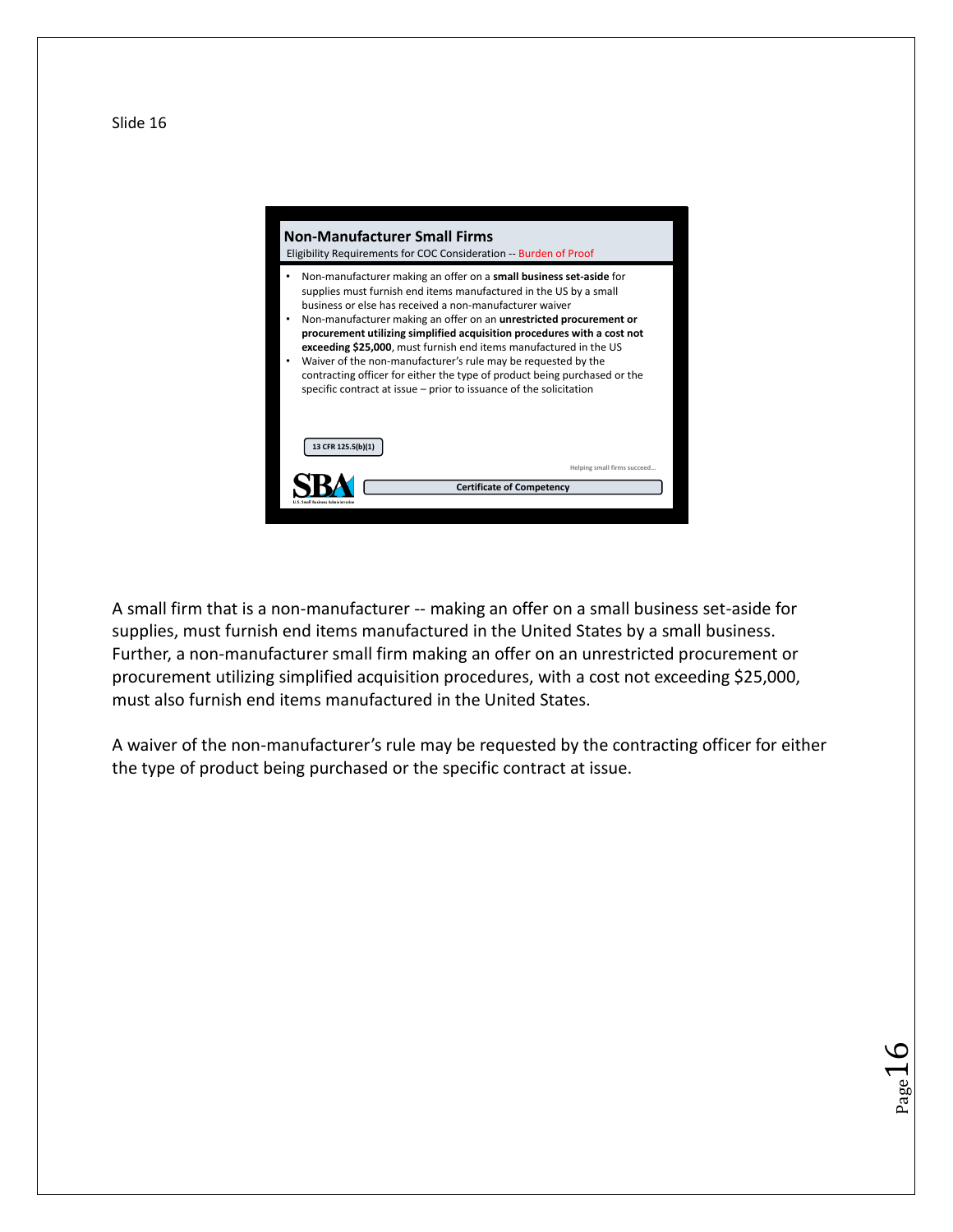



An offeror intending to provide a kit consisting of finished components or other components provided for a special purpose is also eligible for COC consideration. However, it must meet certain criteria. Specifically:

- it must meet the size standard for the NAICS code assigned to the procurement;
- each component of the kit is required to be manufactured in the US; and,
- for a set-aside, each component of the kit is required to be manufactured by a small business that meets the size standard applicable to the component --- unless the contracting officer has received a waiver for this requirement.

 $_{\rm Page}17$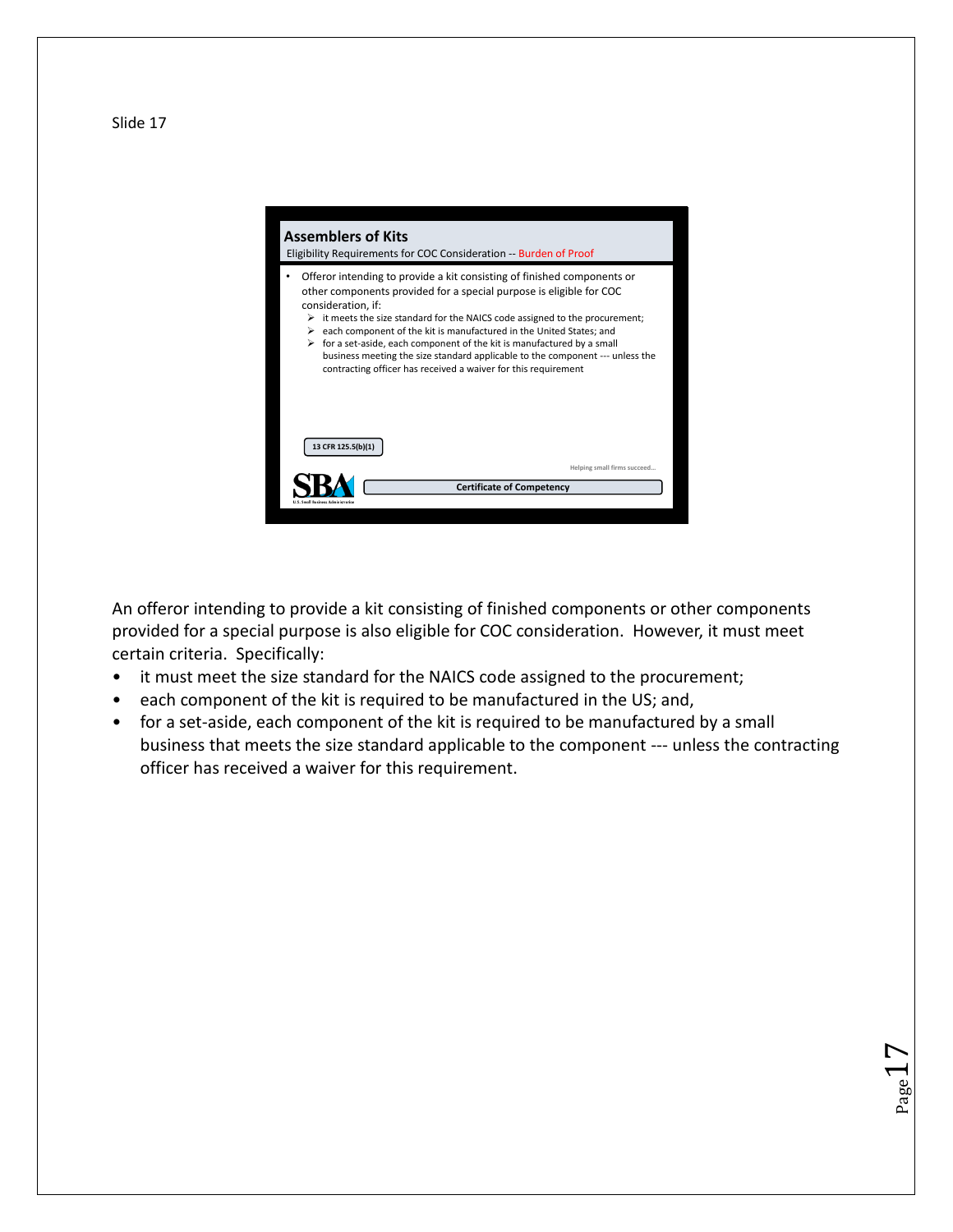

COC application process.

 $Page18$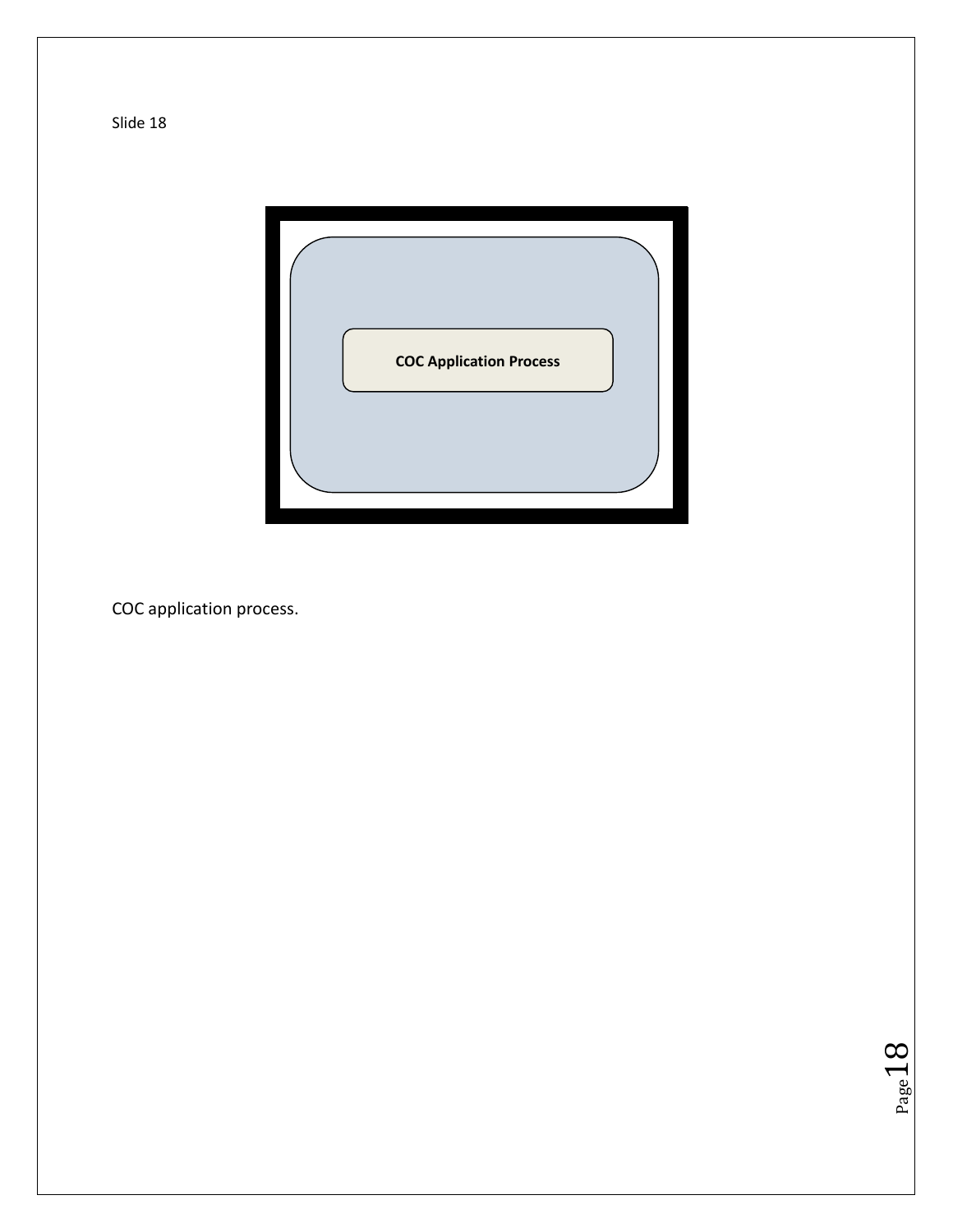

As referenced earlier, "the referral" is the basis of the COC program. It is also the start-point for the application process.

In federal procurement markets, the contracting officer is required to refer a small business - who is the apparent successful offeror, but found non-responsible – to the SBA for COC consideration.

The SBA's area office will then inform the business of the contracting officer's determination and offer the firm the opportunity to apply for a certificate of competency. If the firm agrees to apply, it must do so by submitting all required documentation to the SBA by a specified date.

 $_{\rm Page}$ 19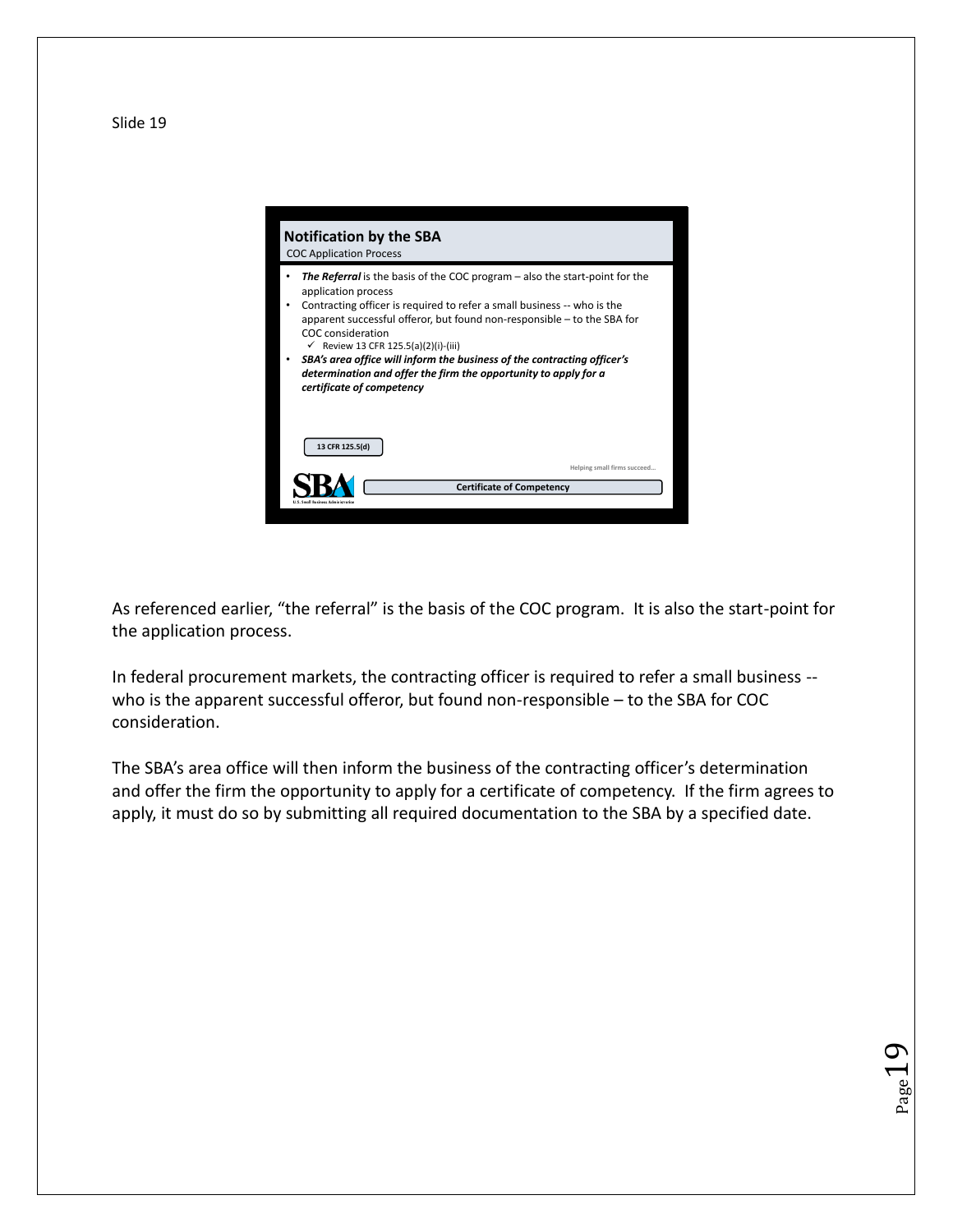**Required Documentation** COC Application Process SBA's notification letter and COC application instructions will identify required forms and documents to be submitted: **SBA Form 1531**, "Application for Certificate of Competency" • *SBA Form 355*, "Application for Small Business Size Determination" • *SBA Form 74B*, "Monthly Cash Flow" • *Other specific forms and information* identified in the agency's instructions • *Any additional information* the small business considers necessary to demonstrate its ability to satisfy the requirements in the solicitation **13 CFR 125.5(d) Helping small firms sure SBA Certificate of Competency** 

Required documentation…

When the SBA area office notifies an offeror about applying for a certificate of competency, it will identify specific forms and documents to be submitted.

Every case is different, but in most circumstances the applicant will be requested in writing to submit: SBA Form 1531, "Application for Certificate of Competency;" SBA Form 355, "Application for Small Business Size Determination;" SBA Form 74B, "Monthly Cash Flow;" other specific forms and information identified in the agency's instructions; and any additional information the small business considers necessary to demonstrate its ability to satisfy the requirements in the solicitation.

 $_{\rm Page}$ 20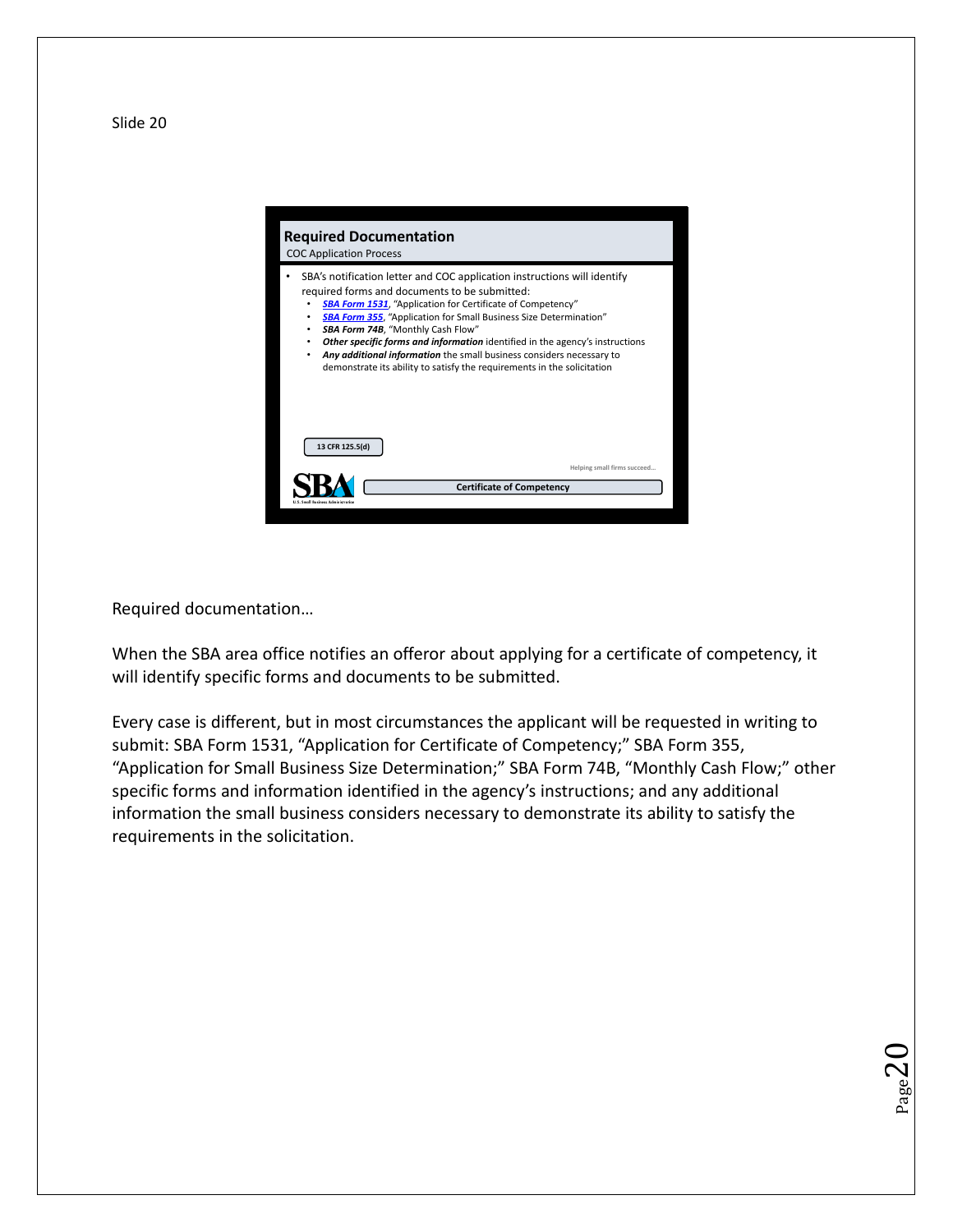

The COC application must include all information and documentation requested by the SBA and any additional information which the firm believes will help demonstrate its ability to perform on the contract. Importantly, the requested information must be complete and submitted prior to the date specified by the SBA.

If an application for a COC is incomplete or not timely, SBA may close the case without issuing a COC and will notify the contracting officer and the small business offeror with a letter of declination.

Page  $\angle$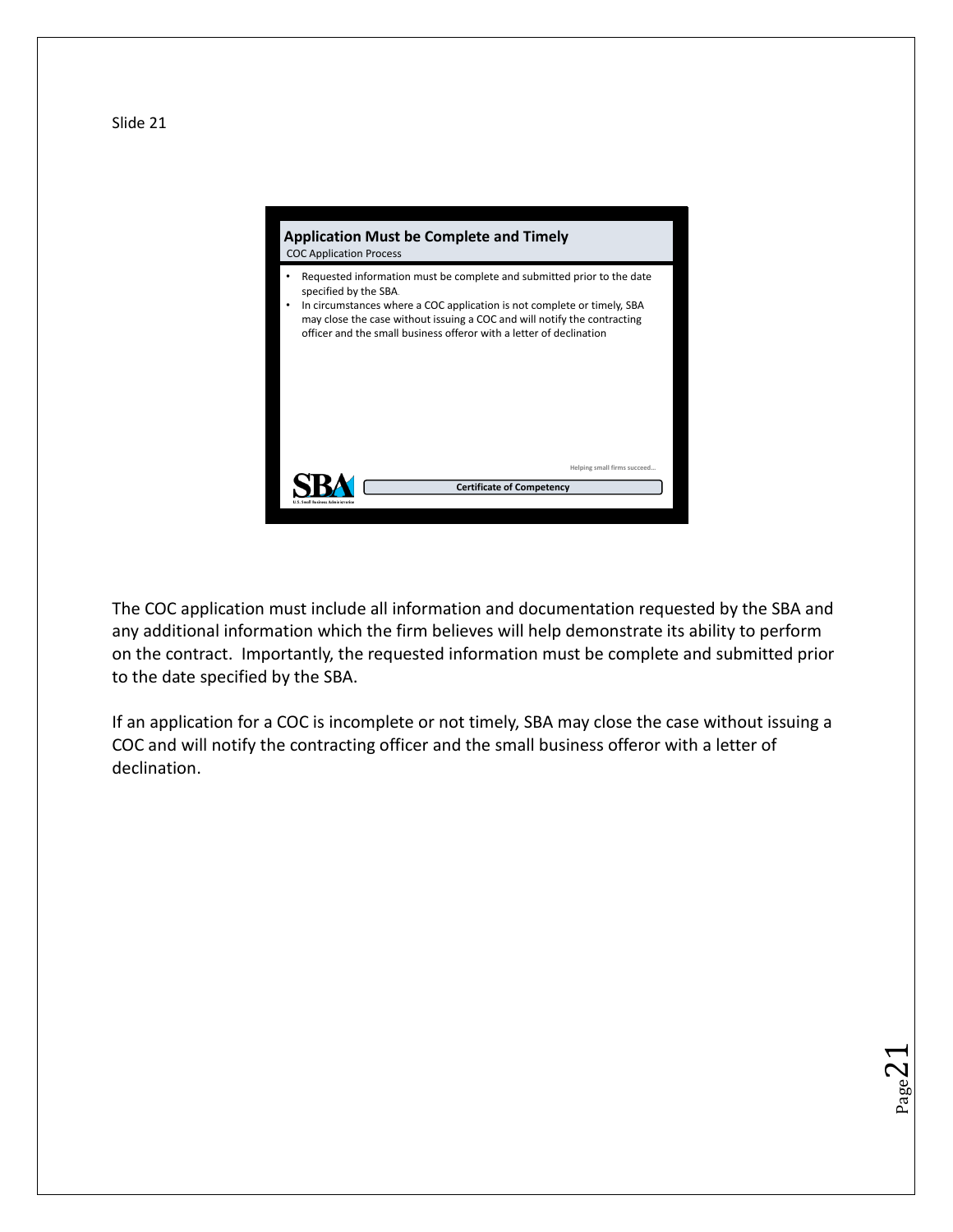

 $Page22$ 

Review of the COC application.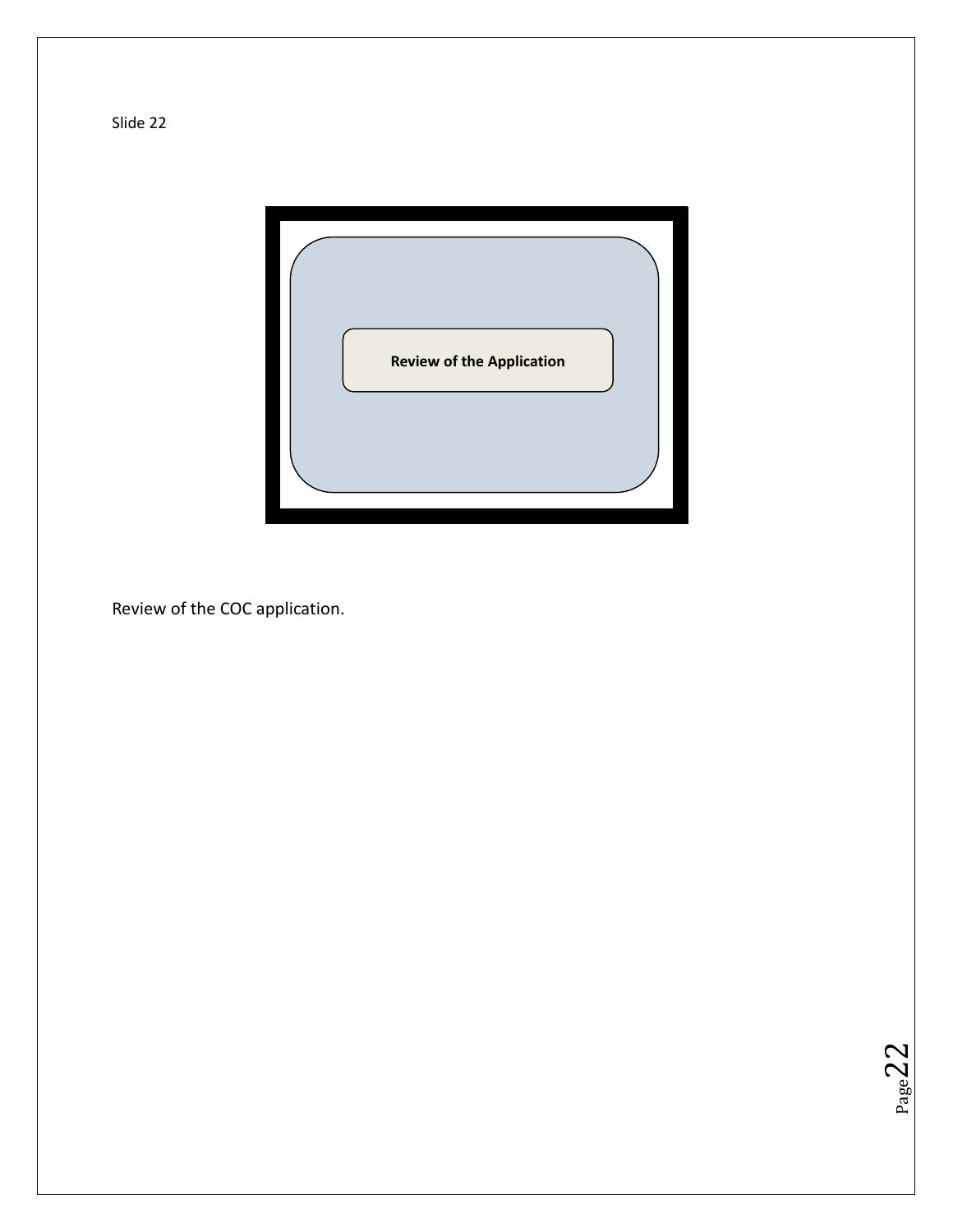**Review Process** Review of the Application • Team of SBA technical and financial specialists will review COC applications • Review process is not limited to the areas of non-responsibility cited by the contracting officer • SBA may, at its discretion, independently evaluate the COC applicant for all elements of responsibility • SBA may deny a COC application for reasons of non-responsibility not originally cited by the contracting officer **13 CFR 125.5(g) Helping small firms succeed… SBA Certificate of Competency** 

The COC review process is comprehensive.

A team of SBA financial and technical specialists will review all COC applications. The review process is not limited to the areas of non-responsibility cited by the contracting officer. Rather, SBA may at its discretion, independently evaluate the COC applicant for all elements of responsibility, but it may presume responsibility exists as to elements other than those cited as deficient.

Importantly, SBA may deny a COC application for reasons of non-responsibility not originally cited by the contracting officer.

Page  $\angle$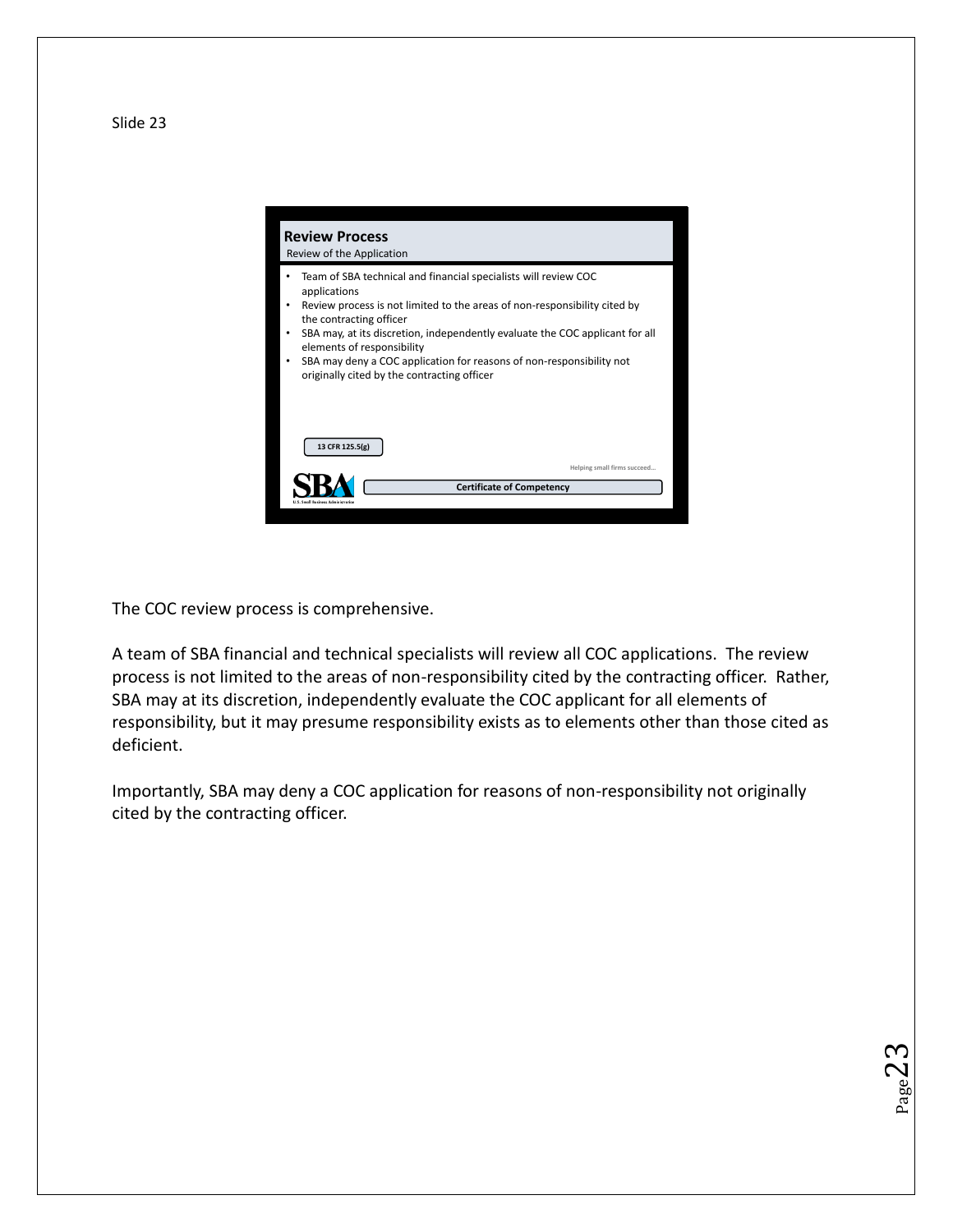

After reviewing the COC application submitted by the small firm and other information gathered by the SBA, the agency's area director will make a determination, either final or recommended as outlined in the highlighted chart.

The appropriate SBA director is the agency's area director closest to the headquarters location for the offering firm.

 $Page24$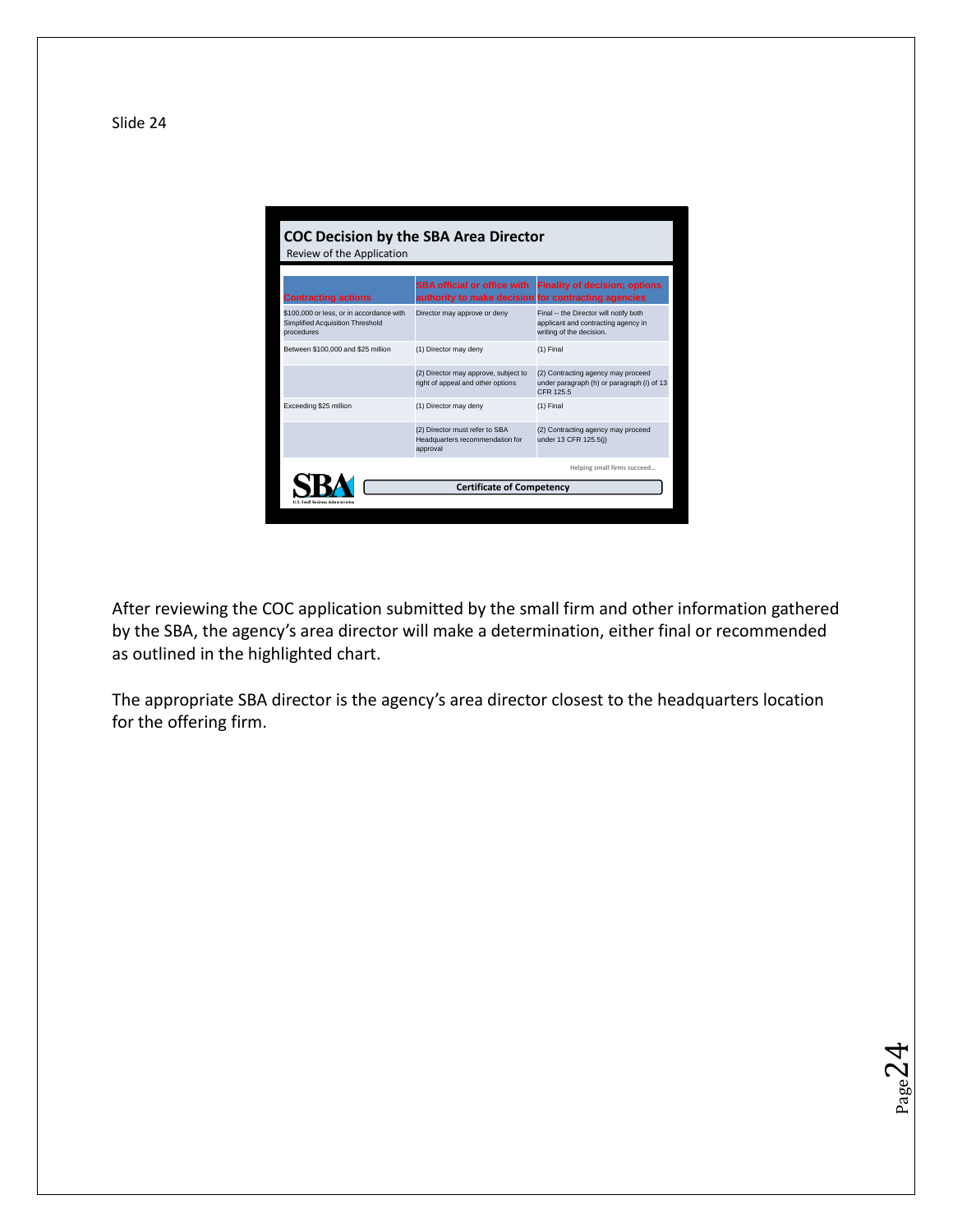



If the SBA determines that a COC is warranted, the area director will notify the contracting officer -- or the procurement official with the authority to accept SBA's decision -- of the intent to issue a COC, and of the reasons for that decision, prior to issuing the COC.

At the time of notification, the contracting officer with the authority to accept SBA's decision has three options: (1) accept the area director's decision to issue the COC and award the contract to the small business; (2) request the area director to suspend the case to allow for additional review; or, (3) formally appeal the area director's decision.

 $_{\rm Page}$ 25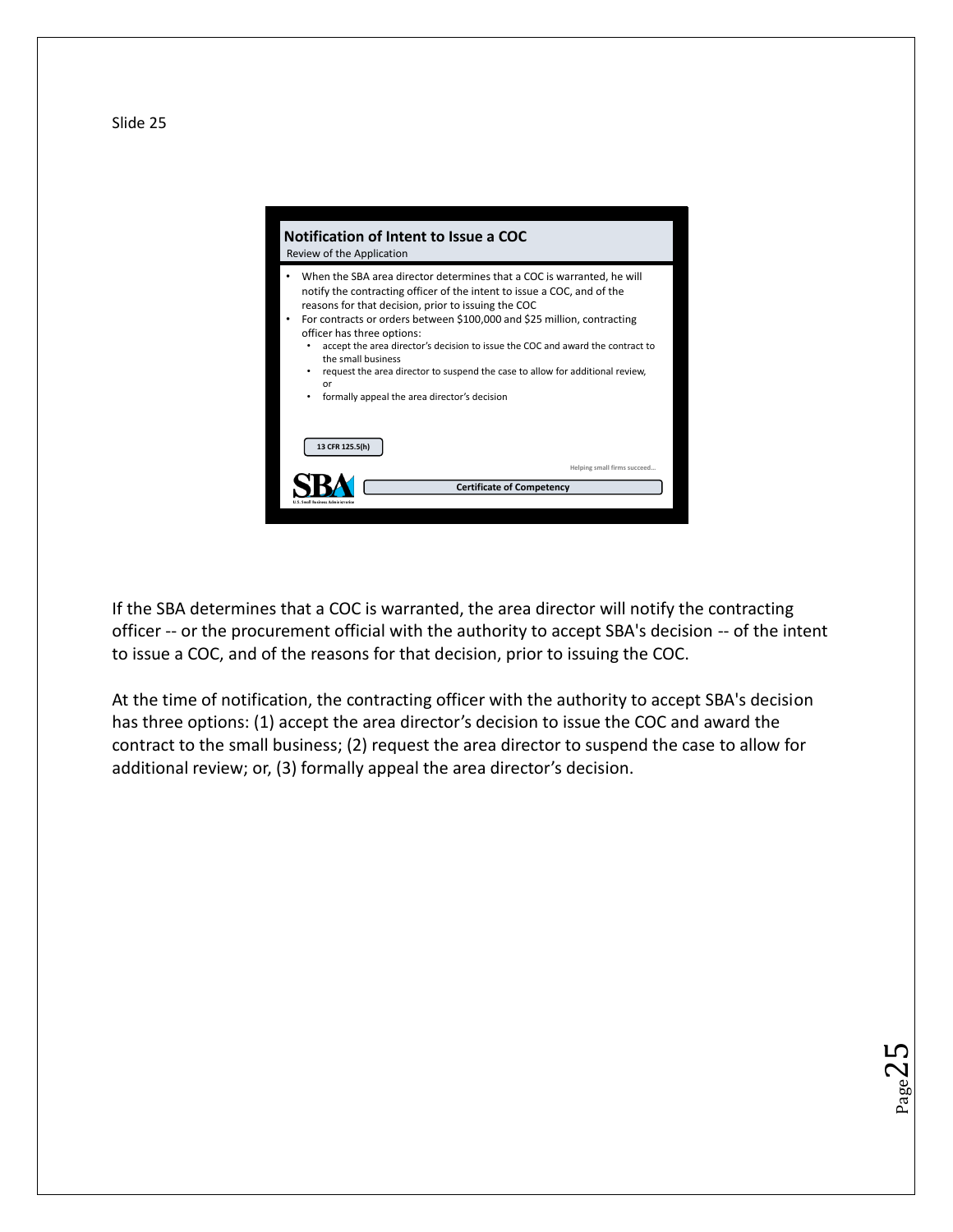

The appeal of a COC determination…

For COC actions with a value exceeding \$100,000, a contracting officer may appeal an area director's decision to issue a COC to SBA Headquarters by filing an appeal with the area office processing the COC application. The area office must honor the request to the appeal if the contracting officer agrees to withhold the award of the contract until the appeal process is concluded. Without such an agreement, the area director must issue the COC. When such an agreement has been obtained, the area office will immediately forward the case file to SBA Headquarters. **It is important to note, only a contracting officer may appeal the area director's decision to deny a COC**.

SBA Headquarters will furnish written notice to the OSDBU director of the procuring agency, with a copy to the contracting officer, that the case file has been received and that an appeal decision may be requested by an authorized official. If the contracting agency decides to file an appeal, it must notify SBA Headquarters through its OSDBU director within 10 working days -- or a time period agreed upon by both agencies -- of its receipt of the notice.

The appeal and any supporting documentation must be filed within 10 working days -- or a different time period agreed to by both agencies -- after SBA receives the request for a formal appeal.

The SBA Director, for the Office of Government Contracting will make a final determination, in writing, to issue or to deny the COC.

 $_{\rm Page}$ 26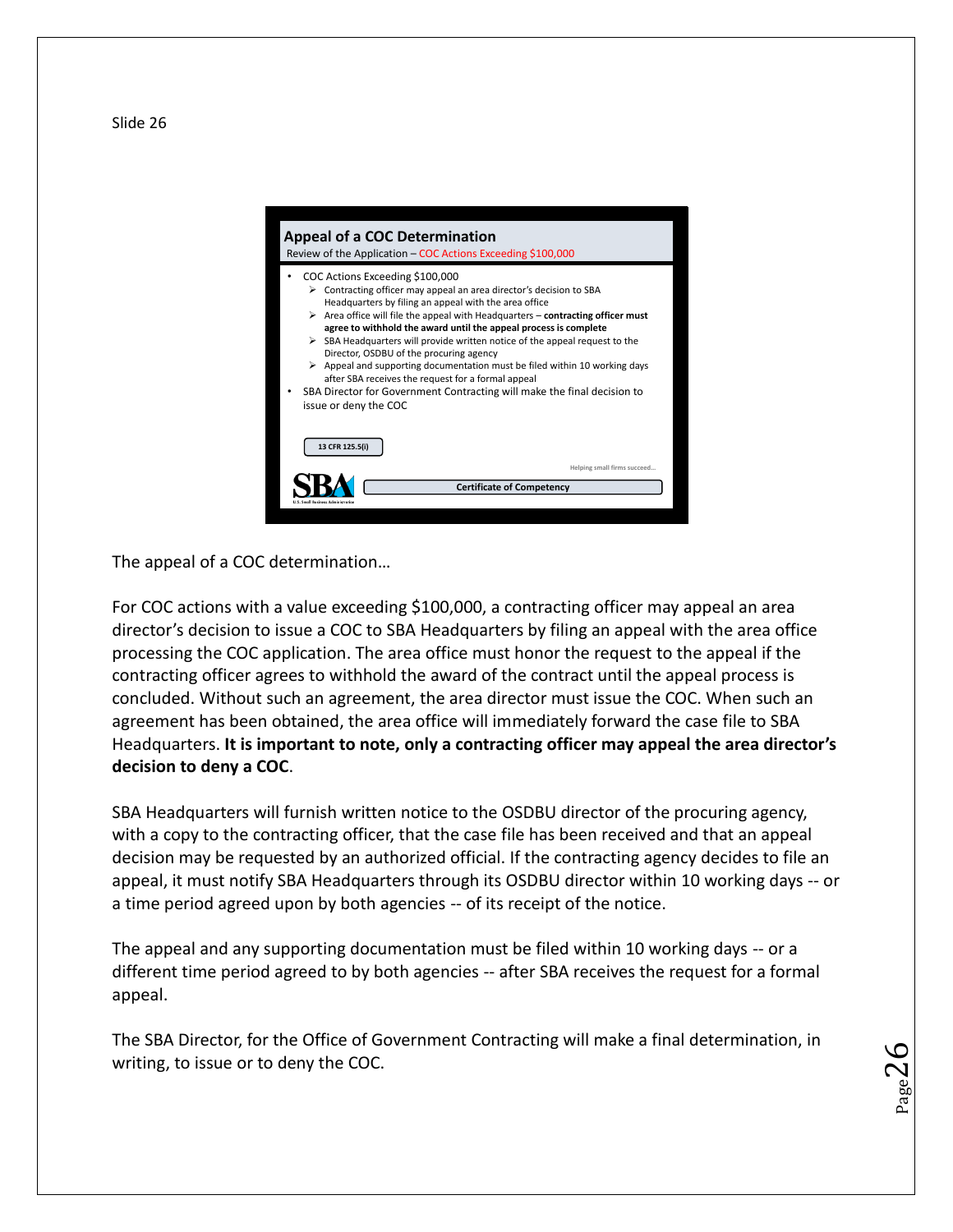

#### **Appeal – Requested Through SBA Headquarters** Review of the Application – Contract Value Exceeding \$25 Million • In cases where a COC appeal is requested through SBA Headquarters and the contract amount exceeds \$25 million, SBA will contact the contracting agency at the secretariat level SBA will provide two additional options to the contracting agency:  $\geq$  ask SBA to suspend the case so that the agency can meet with SBA Headquarters staff and review all documentation in the COC case file  $\triangleright$  submit to SBA Headquarters any new or additional information which the contracting agency believes has not been considered • SBA Director for Government Contracting will make the final decision to issue or deny the COC **13 CFR 125.5(j) Helping small firms succeed… SBA Certificate of Competency**

In those cases where a COC appeal is requested through SBA Headquarters and the contract amount exceeds \$25 million, SBA before making a final decision, will take an additional step and contact the contracting agency at the secretariat or equivalent level. It will provide the contracting agency with two additional options: (1) ask SBA to suspend the case so that the agency can meet with SBA Headquarters staff and review all documentation in the COC case file; or (2), submit to SBA Headquarters any new or additional information which the contracting agency believes has not been considered.

 $_{\rm Page}$ 27

After reviewing all available information, the SBA Director, for the Office of Government Contracting will make a final determination, in writing, to issue or to deny the COC.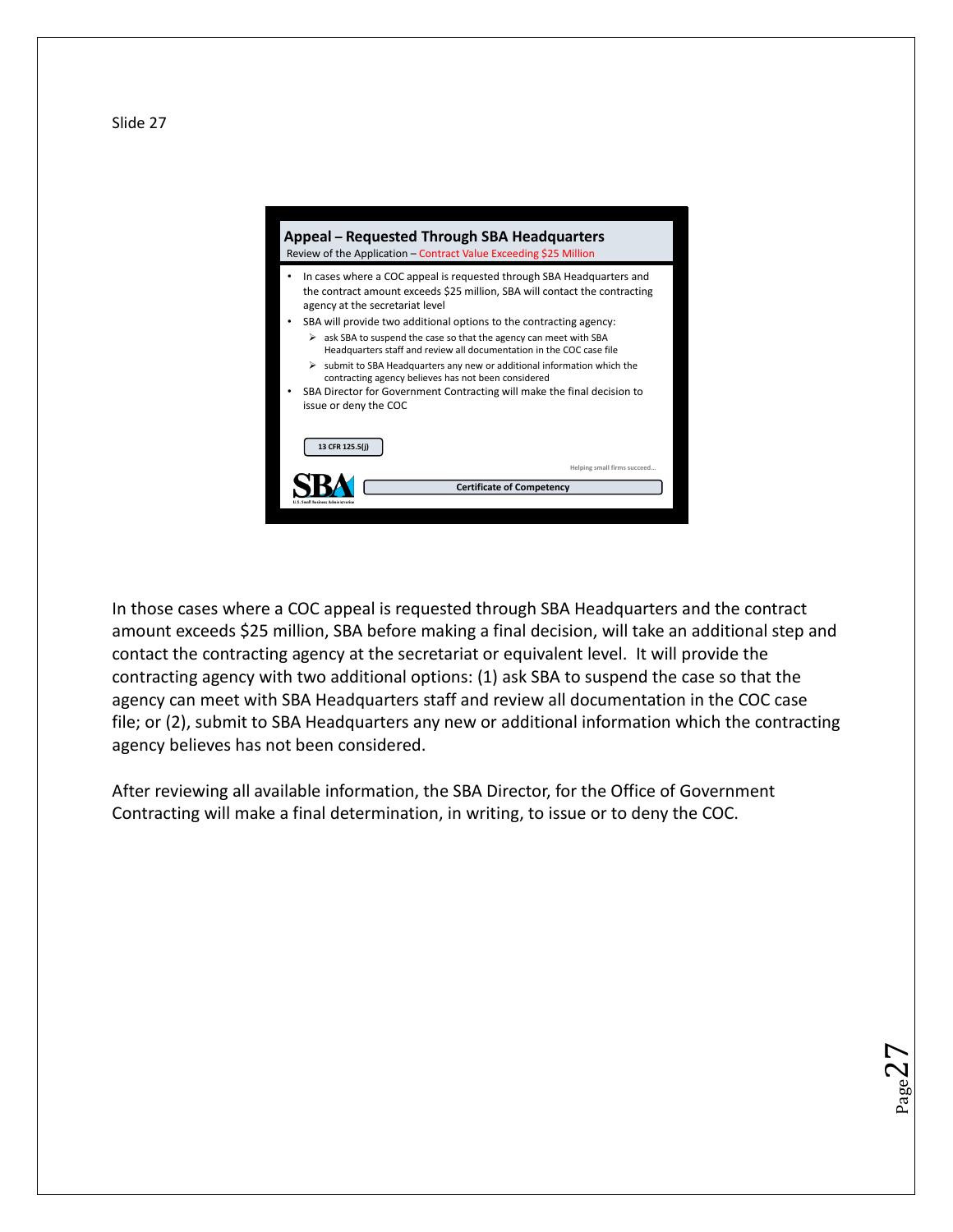

Reconsideration…

An approved COC may be reconsidered and possibly rescinded, at the sole discretion of the SBA, where an award of the contract has not occurred, and one of the following circumstances exists: (1) the COC applicant submitted false or omitted materially adverse information; (2) new adverse information has been received relating to the current responsibility of the applicant concern; or (3) the COC has been issued for more than 60 days -- in which case SBA may investigate the business concern's current circumstances and the reason why the contract has not been issued.

 $_{\rm Page}$ 2 $8$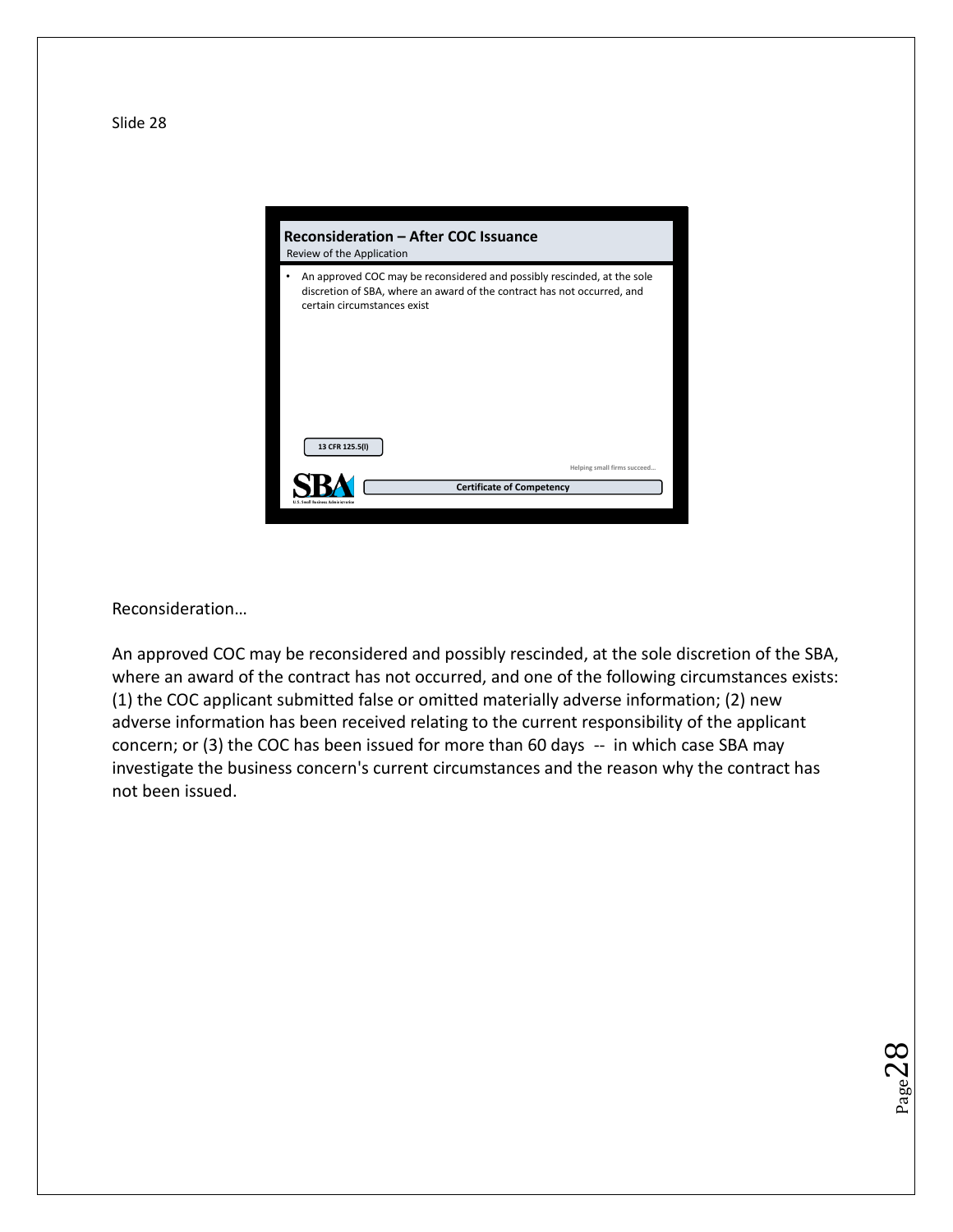

Effect of a COC…

A certificate of competency is conclusive as it pertains to responsibility. That is, if the SBA issues a COC on behalf of a small business with respect to a particular contract, the contracting officer is required to award the contract without requiring the firm to meet any other requirement with respect to responsibility.

Further, if the SBA issues a COC with respect to a referral as discussed earlier in this training program, the contracting officer is not required to issue an award to that offeror if the contracting officer denies the contract for reasons unrelated to responsibility.

 $_{\rm Page}$ 29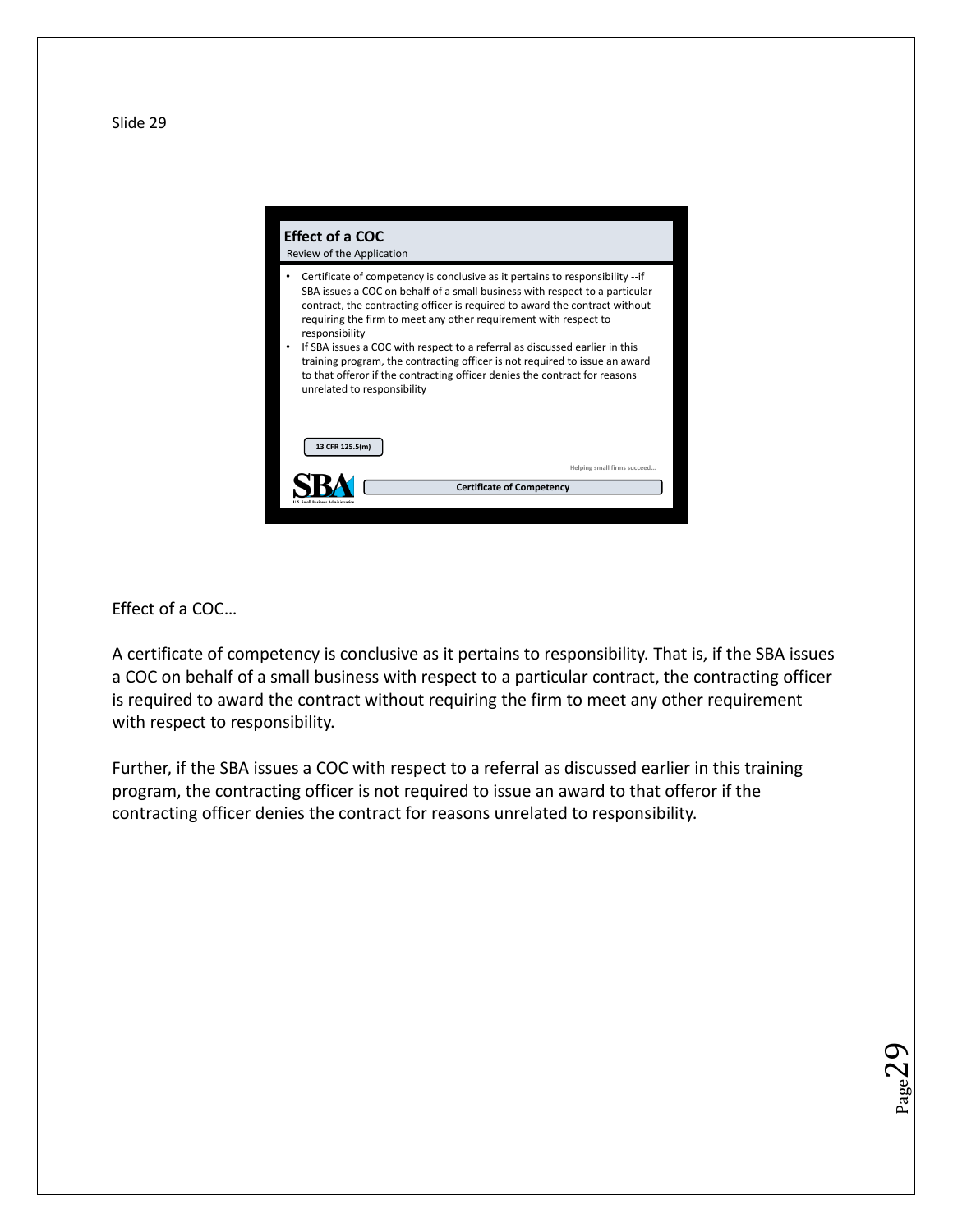

Effect of denial…

Denial of a COC by SBA does not preclude a contracting officer from awarding a contract to the referred firm, nor does it prevent the concern from making an offer on any other procurement.

 $Page30$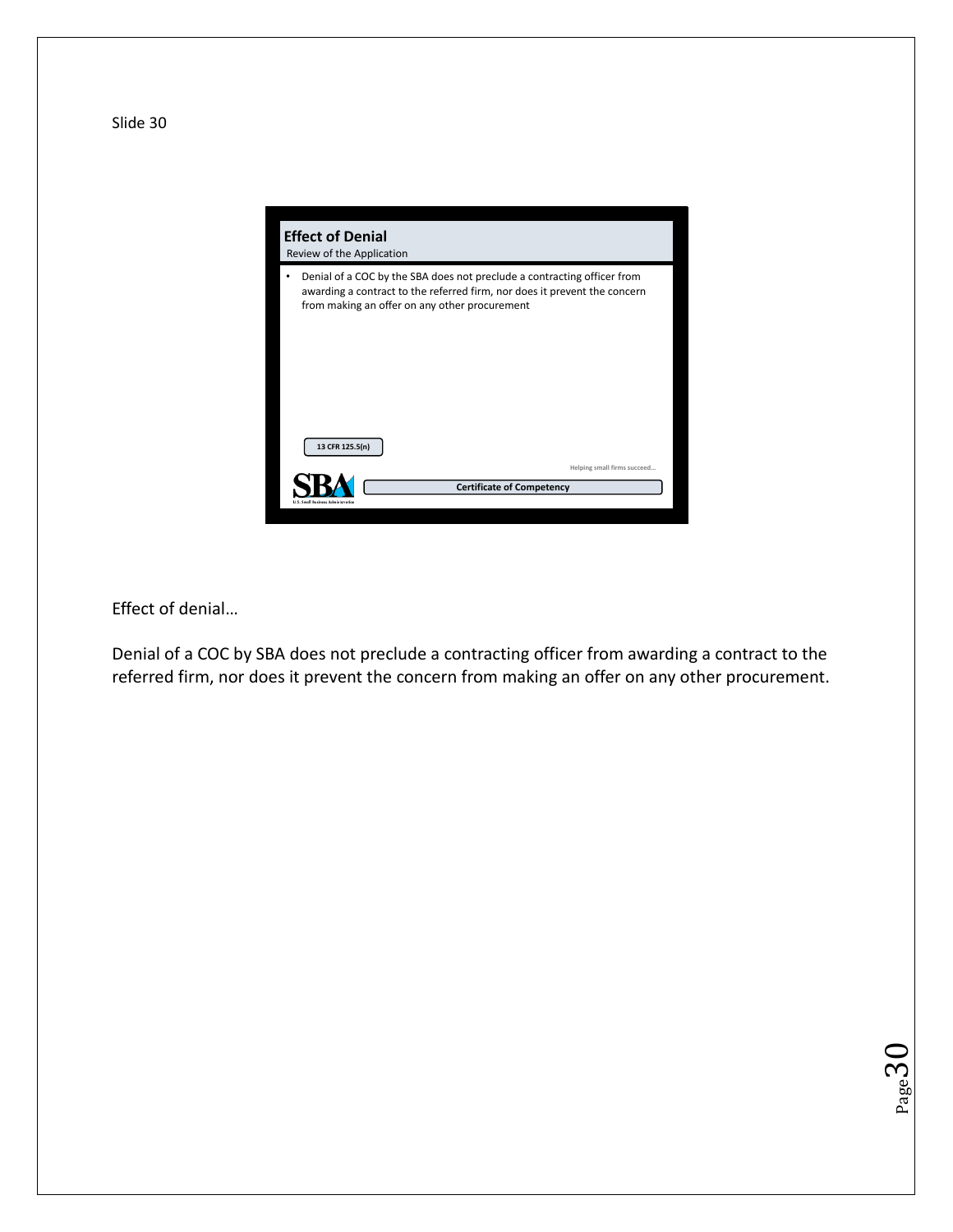

 $Page31$ 

Performance of the contractor.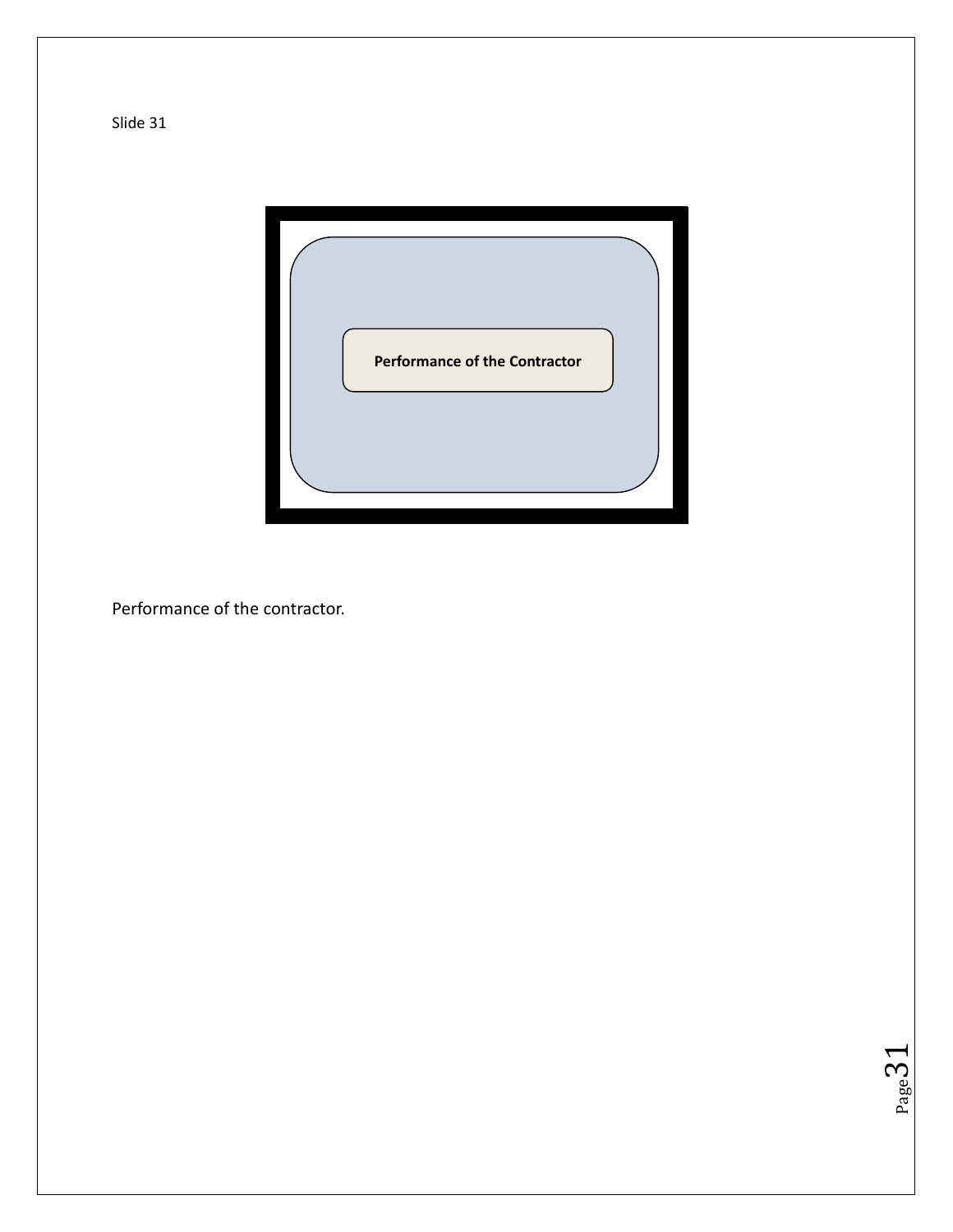

Once a COC has been issued and a contract awarded, the SBA will carefully monitor the performance of the contractor.

 $Page32$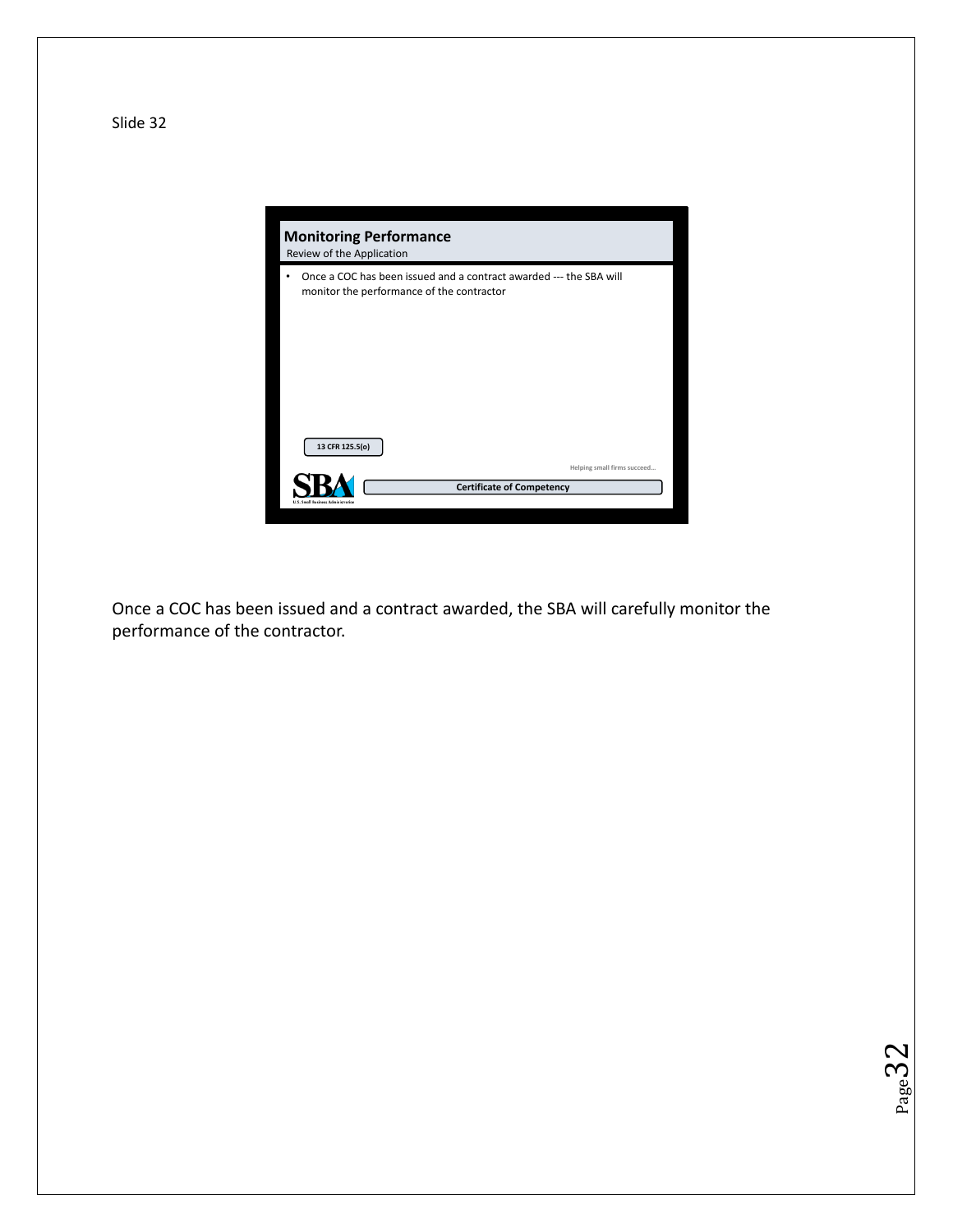

 $Page33$ 

Resources and tools.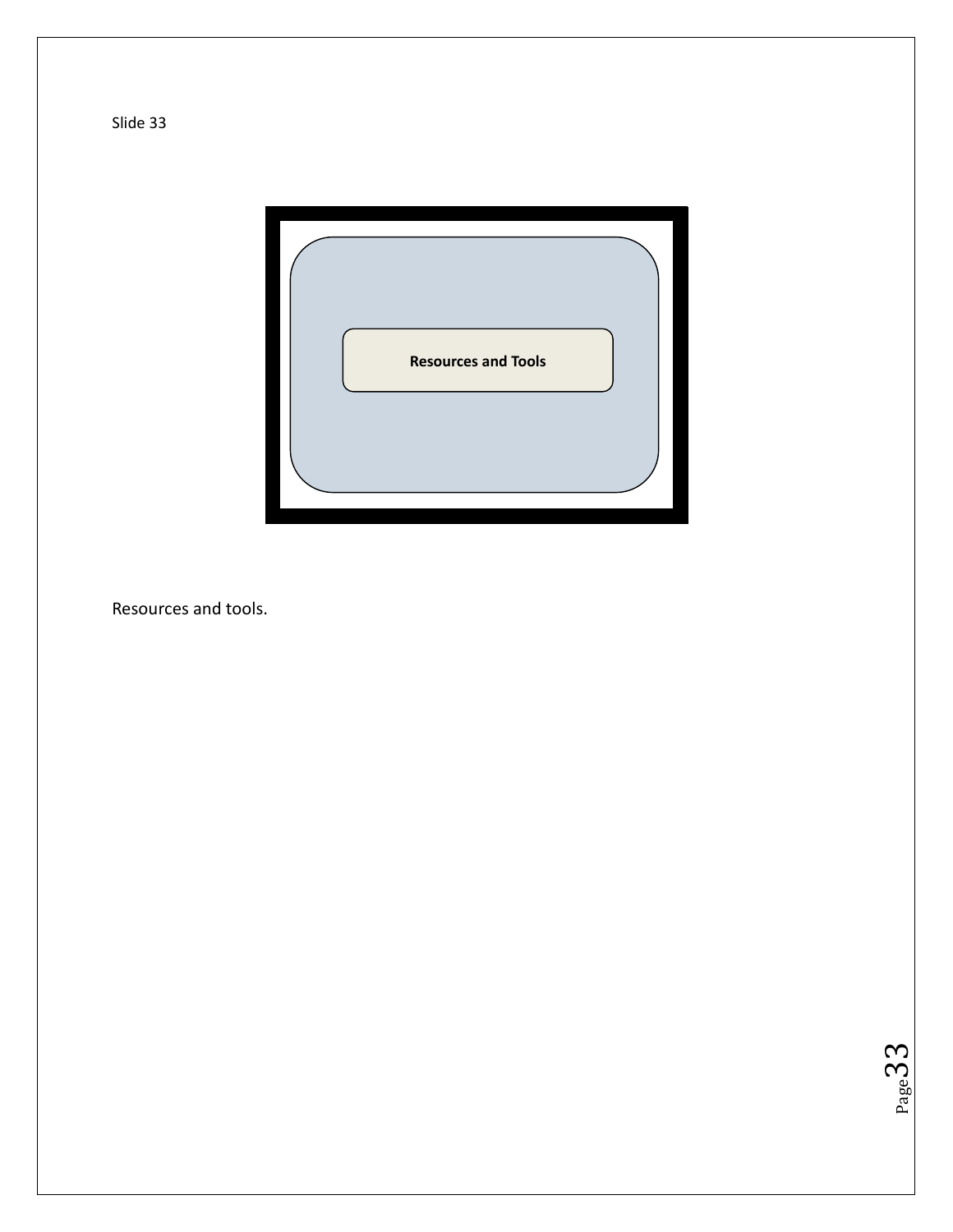

Numerous resources are available to assist individuals who are interested in learning more about the Certificate of Competency Program.

 $Page34$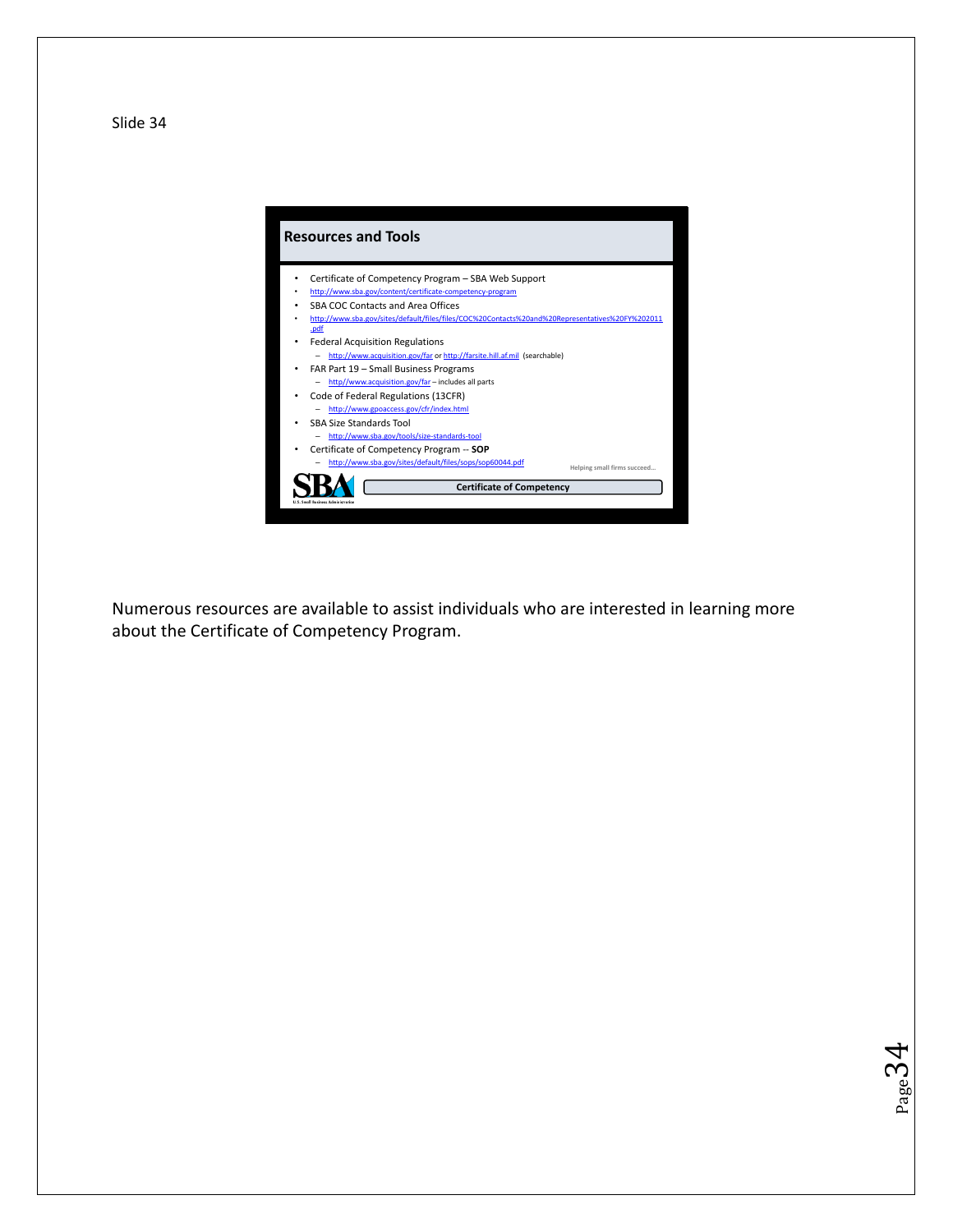

 $P_{\text{age}}$ 35

Use these resources to become better informed.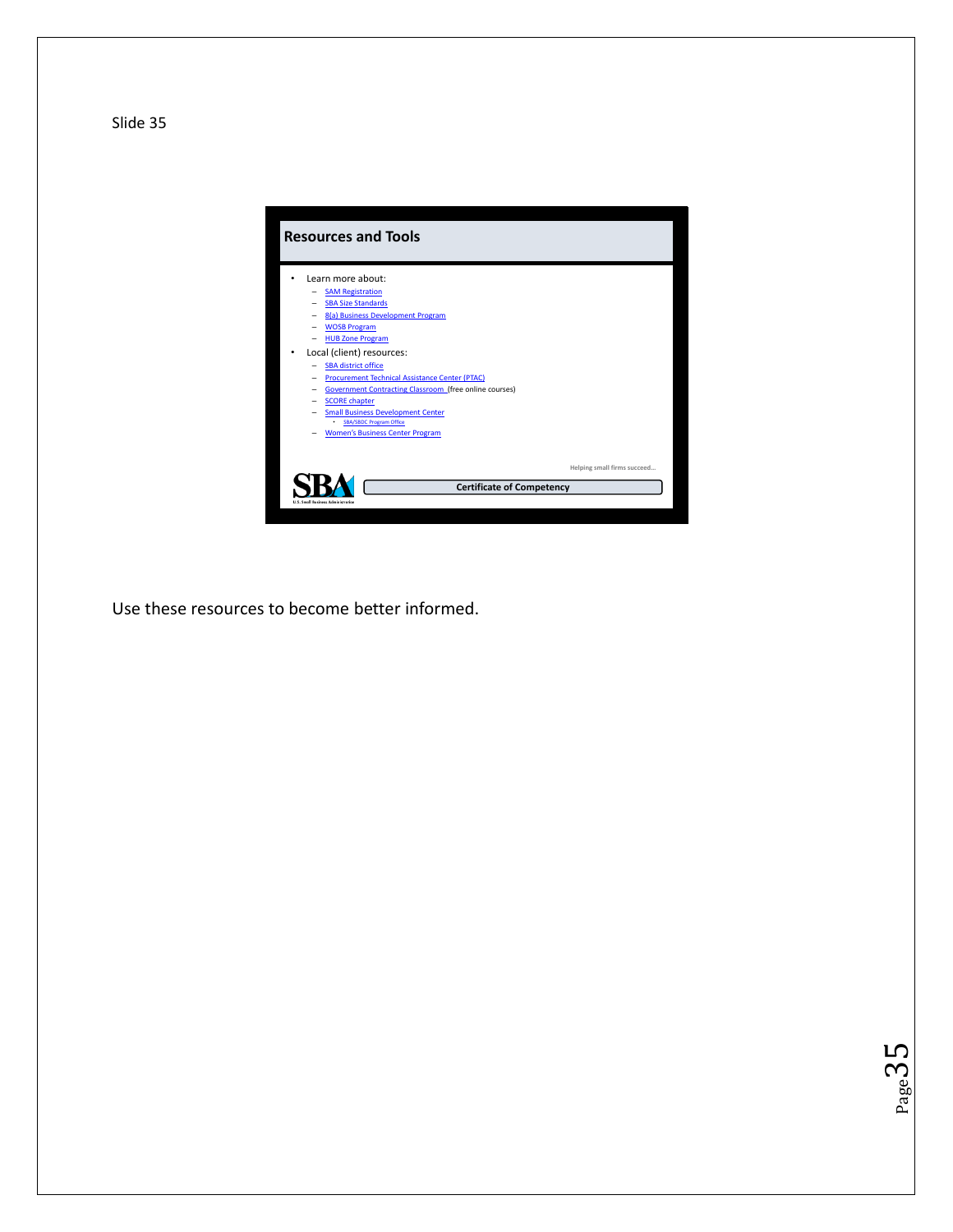

Thank you for taking the time to learn about the Certificate of Competency Program..

Much information has been discussed and we hope it is helpful. Please contact us with any questions you may have. Also, consider viewing other training modules in SBA's online **Government Contracting Classroom**.

 $Page36$ 

Thank you.